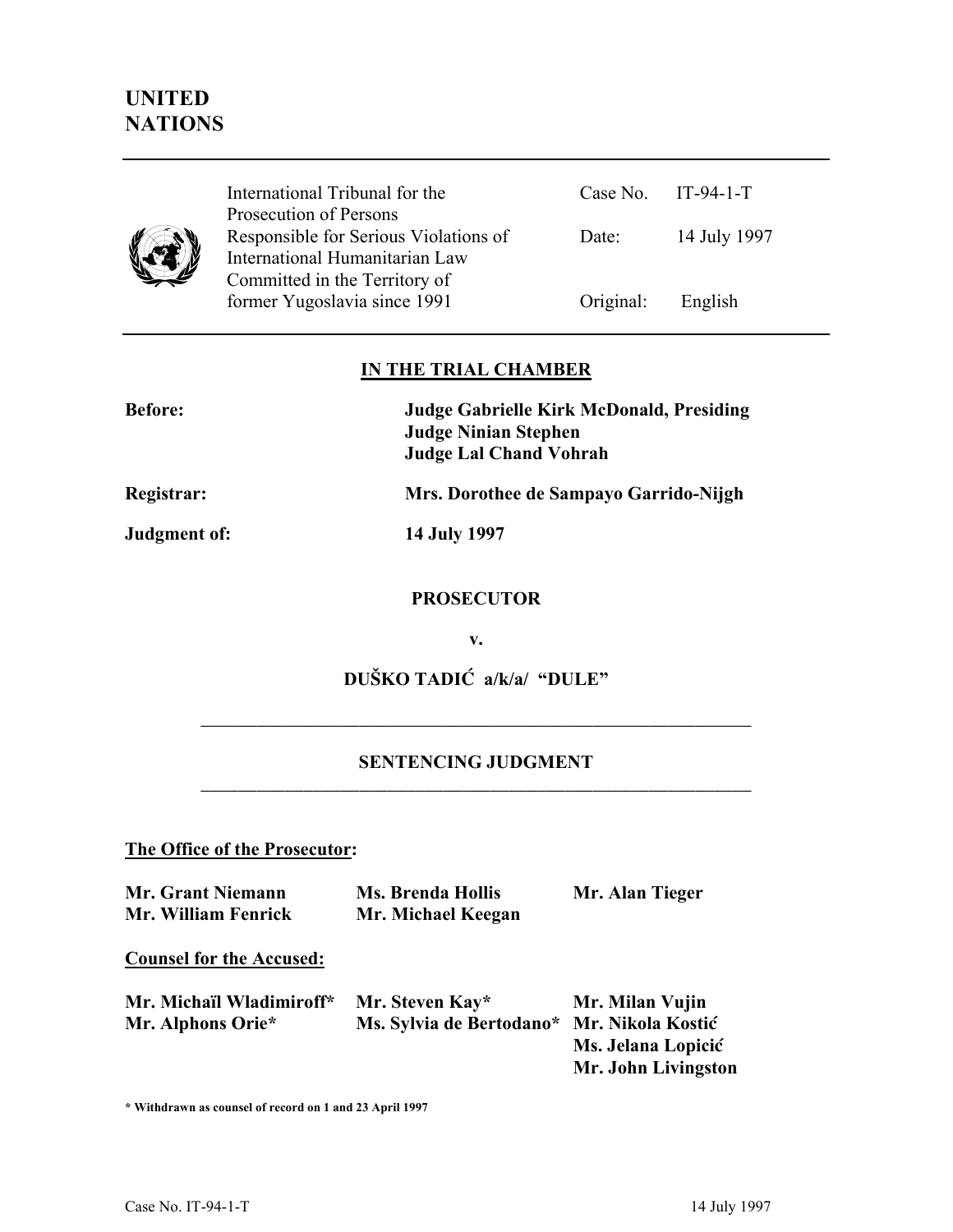### **I. INTRODUCTION**

#### A. Opinion and Judgment of 7 May 1997

1. On 7 May 1997 Trial Chamber II of the International Tribunal for the Prosecution of Persons Responsible for Serious Violations of International Humanitarian Law Committed in the Territory of the former Yugoslavia since 1991 ("International Tribunal"), following the indictment and trial of Duško Tadić, a citizen of the former Yugoslavia, of Serb ethnic descent, and a resident of the Republic of Bosnia and Herzegovina at the time of the alleged crimes, rendered its Opinion and Judgment (*Prosecutor v Du{ko Tadi} a/k/a/ "Dule"*, Case No. IT-94-1-T, T. Ch. II, Opinion and Judgment, 7 May 1997)("Opinion and Judgment").

2. In its Opinion and Judgment, the Trial Chamber found Duško Tadić guilty of crimes against humanity pursuant to Article 5 of the Statute of the International Tribunal ("Statute"), namely "persecution" in Count 1 of the Indictment and "inhumane acts" in Counts 11, 14, 17, 23 and 34, and violations of the laws or customs of war pursuant to Article 3 of the Statute, namely "cruel treatment" of civilians contrary to Article 3 common to the Geneva Conventions of 12 August 1949 ("Common Article 3") in Counts 10, 13, 16, 22 and 33. The crimes consisted of killings, beatings and forced transfers by Duško Tadić as principal or as an accessory, as well as his participation in the attack on the town of Kozarac in op<sub>s</sub>tina Prijedor, in north-western Bosnia and Herzegovina.

#### B. Pre-Sentencing Hearing

3. Pursuant to Rule 100 of the Rules of Procedure and Evidence ("Rules"), on 30 June 1997 and 1, 2, 3 and 4 July 1997, the Trial Chamber conducted a Pre-Sentencing Hearing at which the Prosecution and the Defence tendered exhibits, and the Defence called a number of witnesses, including Dr. Norbert Nedopil, a forensic psychiatrist based in Munich who examined Duško Tadić in 1994. Duško Tadić also made a statement at the Pre-Sentencing Hearing which the Trial Chamber has considered.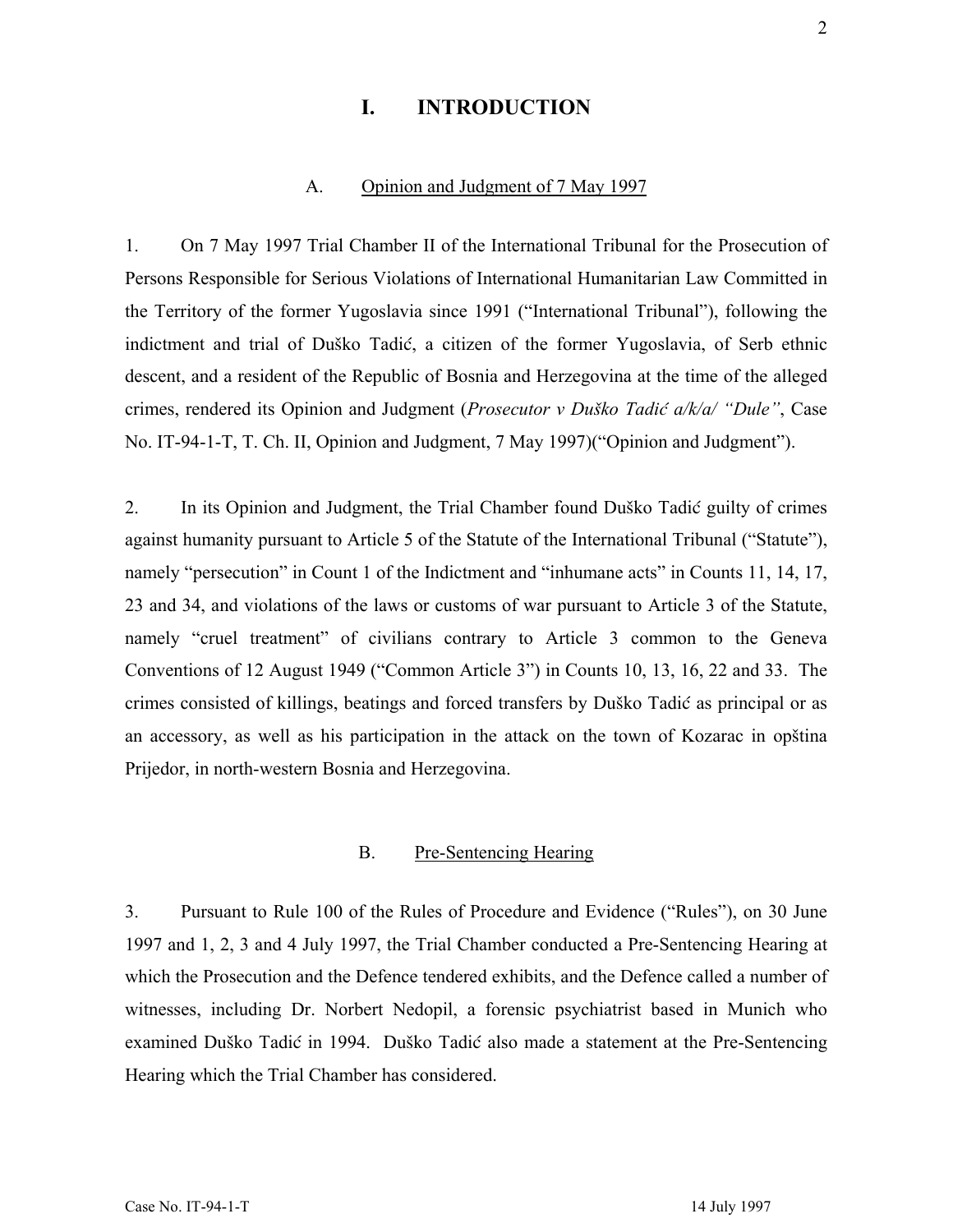4. Both parties also tendered written submissions. In particular, the Prosecution offered a number of "victim impact statements" which detailed the physical and psychological injuries suffered as a result of the offences committed by Duško Tadić. The statements also contained averments as to economic losses of the victims, evidence of which the Defence sought to counter, as well as other harm which they suffered in the conflict. The Trial Chamber was careful to isolate the harm which flowed directly from the acts of Duško Tadić, while other economic and non-economic harm which these victims suffered from the conflict as a whole was considered solely in the light of the role of Duško Tadić in that conflict. In doing so, the Trial Chamber did not consider the alleged amount of economic loss, however, it did consider the fact of that loss.

5. At the Pre-Sentencing Hearing the parties also made oral submissions regarding the sentencing of Duško Tadić. The Prosecution recommended a sentence of life imprisonment while the Defence submitted that the sentence should not be in excess of 15 years' imprisonment. The Trial Chamber has considered each of these submissions.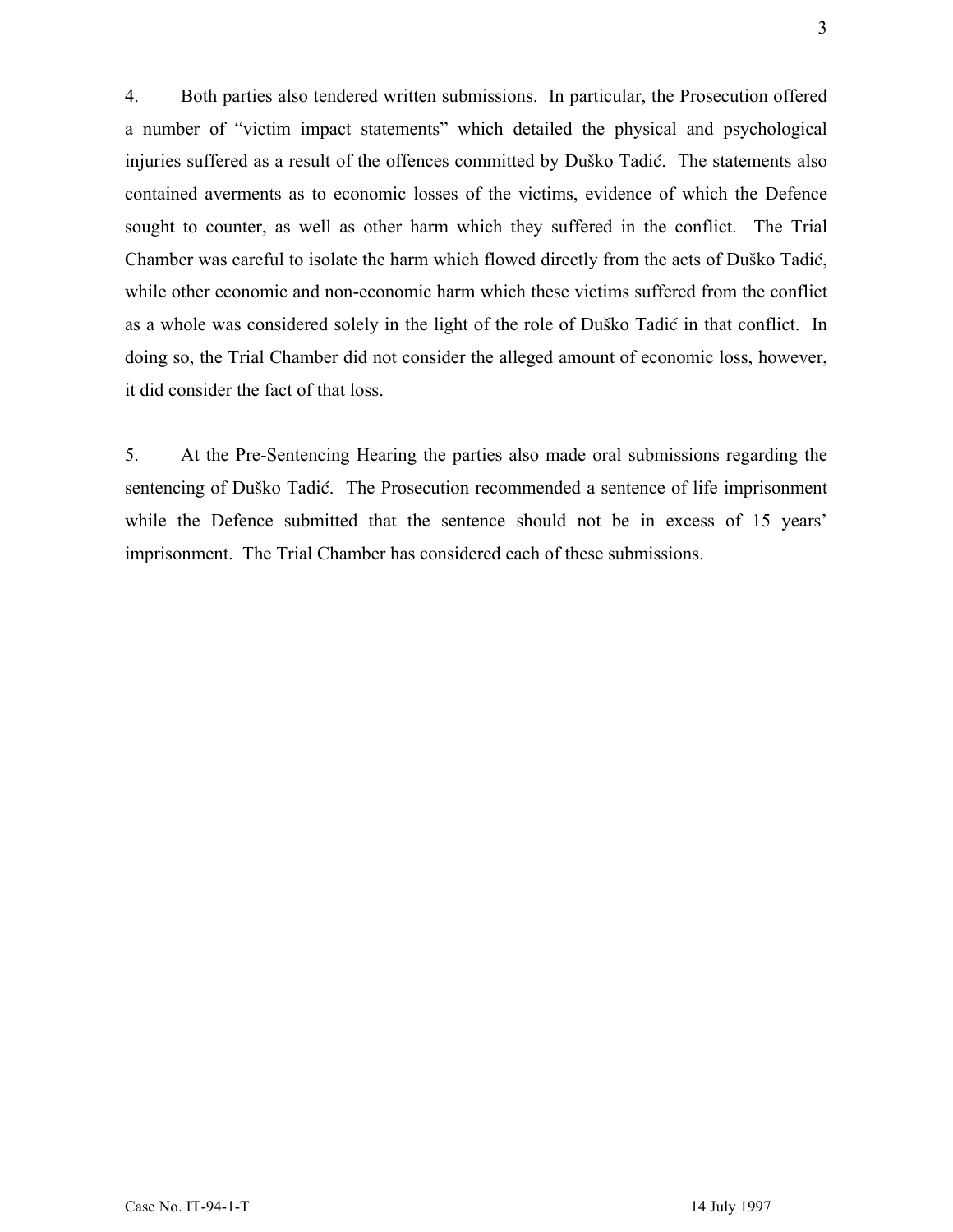# **II. SENTENCING GUIDELINES**

6. The Statute and the Rules provide as follows regarding penalties that may be imposed on persons convicted by a Trial Chamber. Article 24 of the Statute provides:

### Article 24 Penalties

1. The penalty imposed by the Trial Chamber shall be limited to imprisonment. In determining the terms of imprisonment, the Trial Chambers shall have recourse to the general practice regarding prison sentences in the courts of the former Yugoslavia.

2. In imposing the sentences, the Trial Chambers should take into account such factors as the gravity of the offence and the individual circumstances of the convicted person.

3. In addition to imprisonment, the Trial Chambers may order the return of any property and proceeds acquired by criminal conduct, including by means of duress, to their rightful owners.

Rule 101 provides:

# Rule 101

# Penalties

- (A) A convicted person may be sentenced to imprisonment for a term up to and including the remainder of his life.
- (B) In determining the sentence, the Trial Chamber shall take into account the factors mentioned in Article 24(2) of the Statute, as well as such factors as:
	- (i) any aggravating circumstances;
	- (ii) any mitigating circumstances including the substantial cooperation with the Prosecutor by the convicted person before or after conviction;
	- (iii) the general practice regarding prison sentences in the courts of the former Yugoslavia;
	- (iv) the extent to which any penalty imposed by a court of any State on the convicted person for the same act has already been served, as referred to in Article 10(3) of the Statute.
- (C) The Trial Chamber shall indicate whether multiple sentences shall be served consecutively or concurrently.
- (D) The sentence shall be pronounced in public and in the presence of the convicted person, subject to Sub-rule 102(B).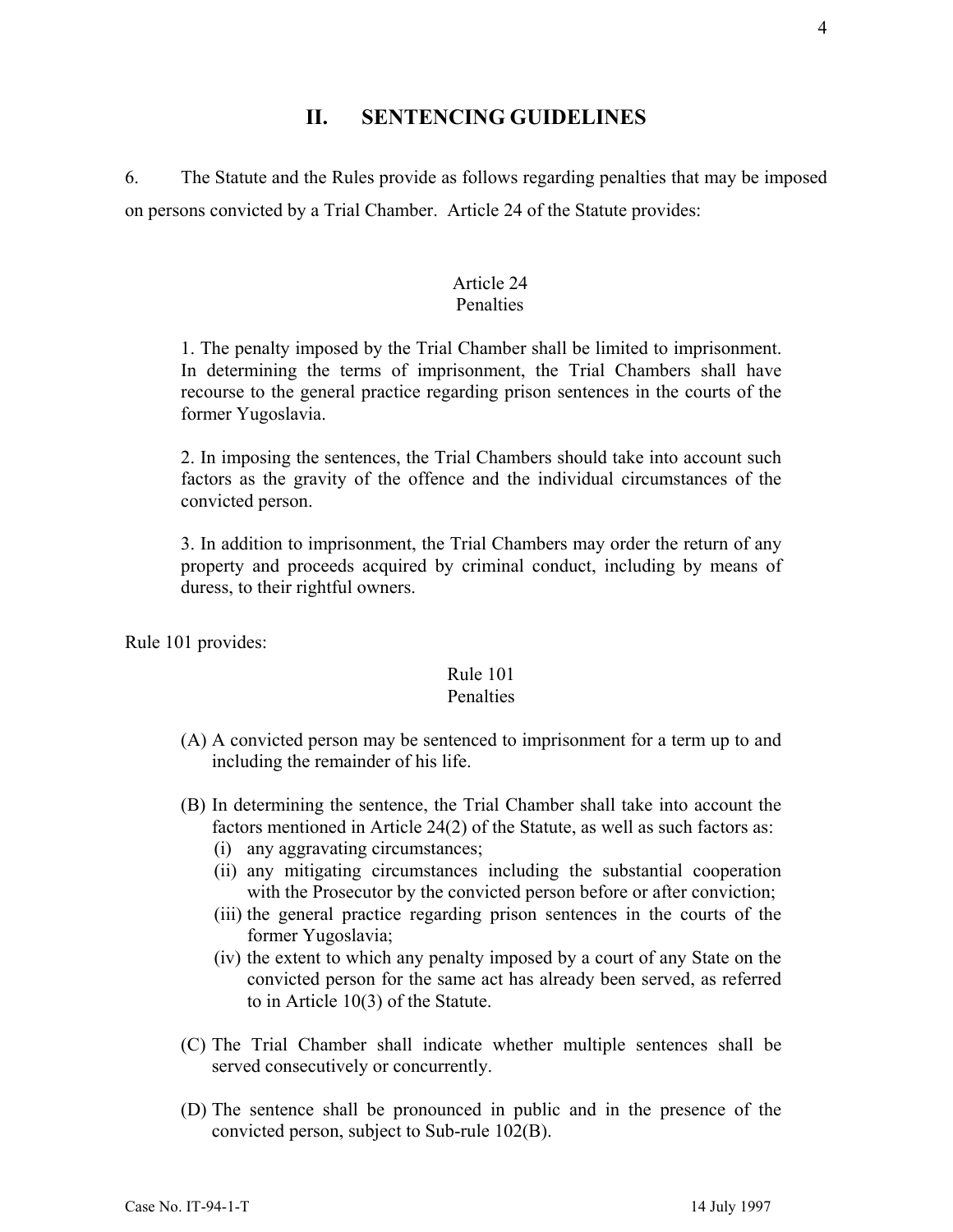(E) Credit shall be given to the convicted person for the period, if any, during which the convicted person was detained in custody pending his surrender to the Tribunal or pending trial or appeal.

7. In view of the reference in both Article 24 and Rule 101 to "the general practice regarding prison sentences in the courts of the former Yugoslavia" the Trial Chamber has had recourse to the statutory provisions governing sentencing in the former Yugoslavia and to the sentencing practice of its courts. At all material times capital punishment existed under the Penal Code of the Socialist Federal Republic of Yugoslavia ("SFRY Penal Code") although it has been abolished by constitutional amendment in certain former Yugoslav Republics other than Bosnia and Herzegovina. Imprisonment as a form of punishment was limited to a term of 15 years or, in cases for which the death penalty was prescribed as an alternative to imprisonment, to a term of 20 years.

8. The most directly applicable statutory provisions of the former Yugoslavia are those found in Chapter XVI of the SFRY Penal Code, entitled "Crimes Against Peace and International Law". Article 142 of that Code specifies a number of criminal acts, including killings, tortures or inhumane treatment of the civilian population, causing great suffering or serious bodily injury to body and health, unlawful forced transfer, use of measures of intimidation and terror and the unlawful taking to concentration camps and other unlawful confinements. It provides that all of those crimes "shall be punished by no less than five years strict imprisonment or by the death penalty". This Article gives effect in the former Yugoslavia to the provisions of the Geneva Convention Relative to the Protection of Civilian Persons in Time of War of 12 August 1949 and its Protocols, which is incorporated into the jurisdiction of the International Tribunal by Article 2 of the Statute. Duško Tadić has not been convicted on any counts under that Article of the Statute since the Trial Chamber found by majority, with the Presiding Judge dissenting, that the victims were not protected persons under the provisions of the Geneva Conventions. However, the offences of which he has been convicted under Article 3 of the Statute, under Common Article 3 - itself an extension in those Conventions to armed conflicts not of an international character of the fundamental provisions of the grave breaches regime - are generally very similar to those covered by Article 142 of the SFRY Penal Code. There appear to be no provisions of the SFRY Penal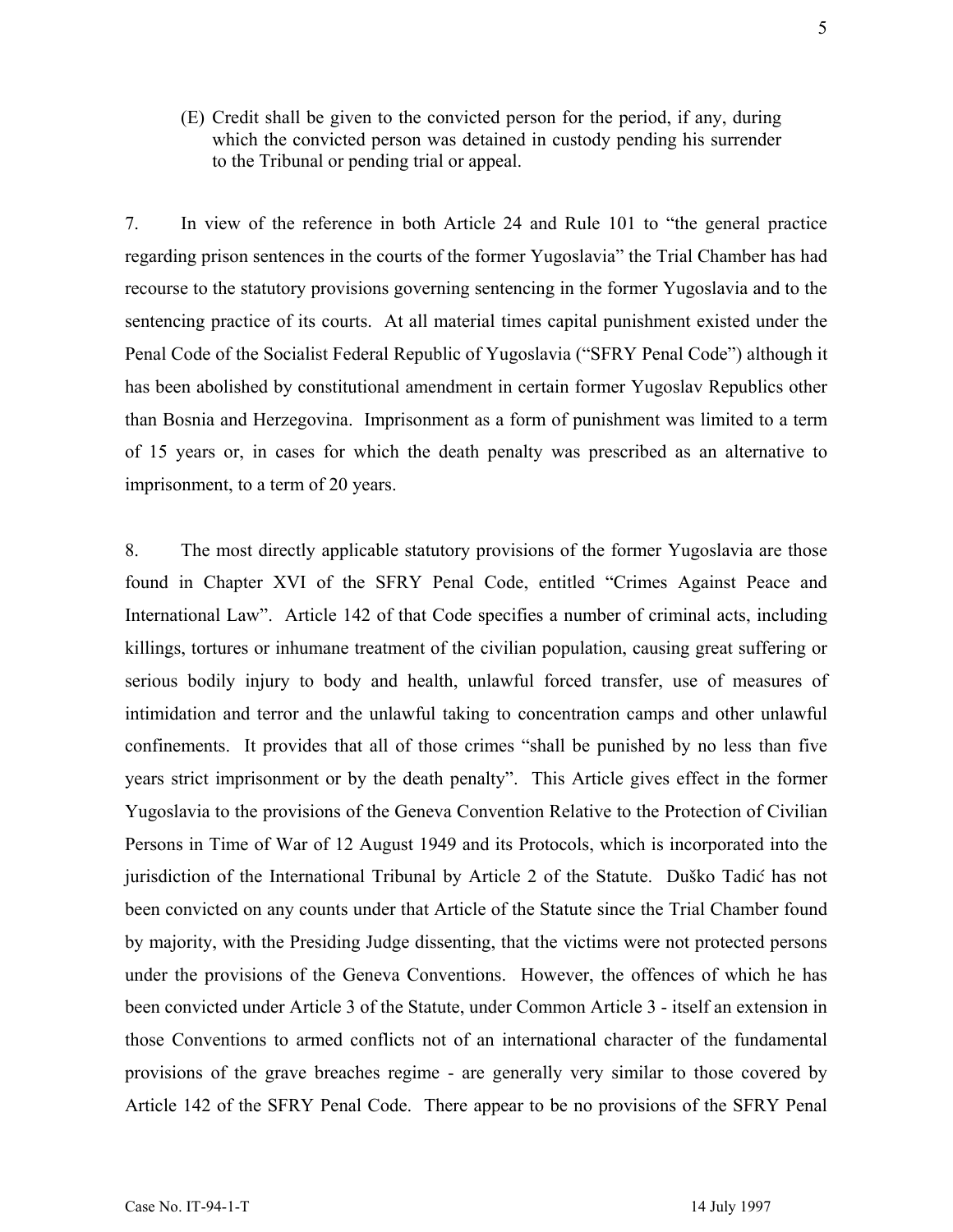Code which give specific effect to those crimes against humanity referred to in Article 5 of the International Tribunal's Statute. However, genocide, itself a specific form of crime against humanity, is dealt with in Article 141 of the SFRY Penal Code which prescribes a similar range of penalties. Accordingly, the Trial Chamber has treated the law of the former Yugoslavia as prescribing in the case of each of the offences of which Duško Tadić has been convicted sentences ranging from five years' imprisonment to the death penalty. Consideration has also been given to the sentencing practice of courts in the former Yugoslavia pursuant to these provisions and other relevant laws.

9. The practice of courts in the former Yugoslavia does not delimit the sources upon which the Trial Chamber may rely in reaching its determination of the appropriate sentence for a convicted person. Rather, the Trial Chamber has had recourse to the sentencing practice of the courts of the former Yugoslavia except where the Statute, international law, or special considerations including the special nature and purpose of the International Tribunal require otherwise. Article 24(1) of the Statute limits the International Tribunal to penalties of imprisonment or confiscation of wrongfully acquired property. Consequently, for crimes which, in the courts of the former Yugoslavia, would receive the death penalty, the International Tribunal may only impose imprisonment but it may impose a maximum penalty of life imprisonment in its stead, consistent with the practice of States which have abolished the death penalty and with the commitment by States progressively to abolish the death penalty under the Second Optional Protocol to the International Covenant on Civil and Political Rights, aiming at the abolition of the death penalty (G.A. res. 44/128, annex, 44 U.N. GAOR Supp. (No. 49) at 207 U.N. Doc. A/44/49 (1989); entered into force July 11, 1991). This is the understanding given to the Statute both by the members of the Security Council (*see* statement by Mrs. Madeleine Albright to the Security Council, *Provisional Verbatim Record of the Three Thousand Two Hundred and Seventeenth Meeting*, 25 May 1993, U.N. Doc. S/PV. 3217, p. 17) and Rule 101(A) of the Rules. There is thus no violation of the *nullum crimen sine lege, nulla poena sine lege* principle. Consequently, the sentencing practice of courts of the former Yugoslavia at the date of the commission of the offences for which Duško Tadić was found guilty, the practices in effect as of the date of the adoption of the Statute by the Security Council on 25 May 1993, as well as changes in those sentencing practices which would necessitate the imposition of a less severe punishment consistent with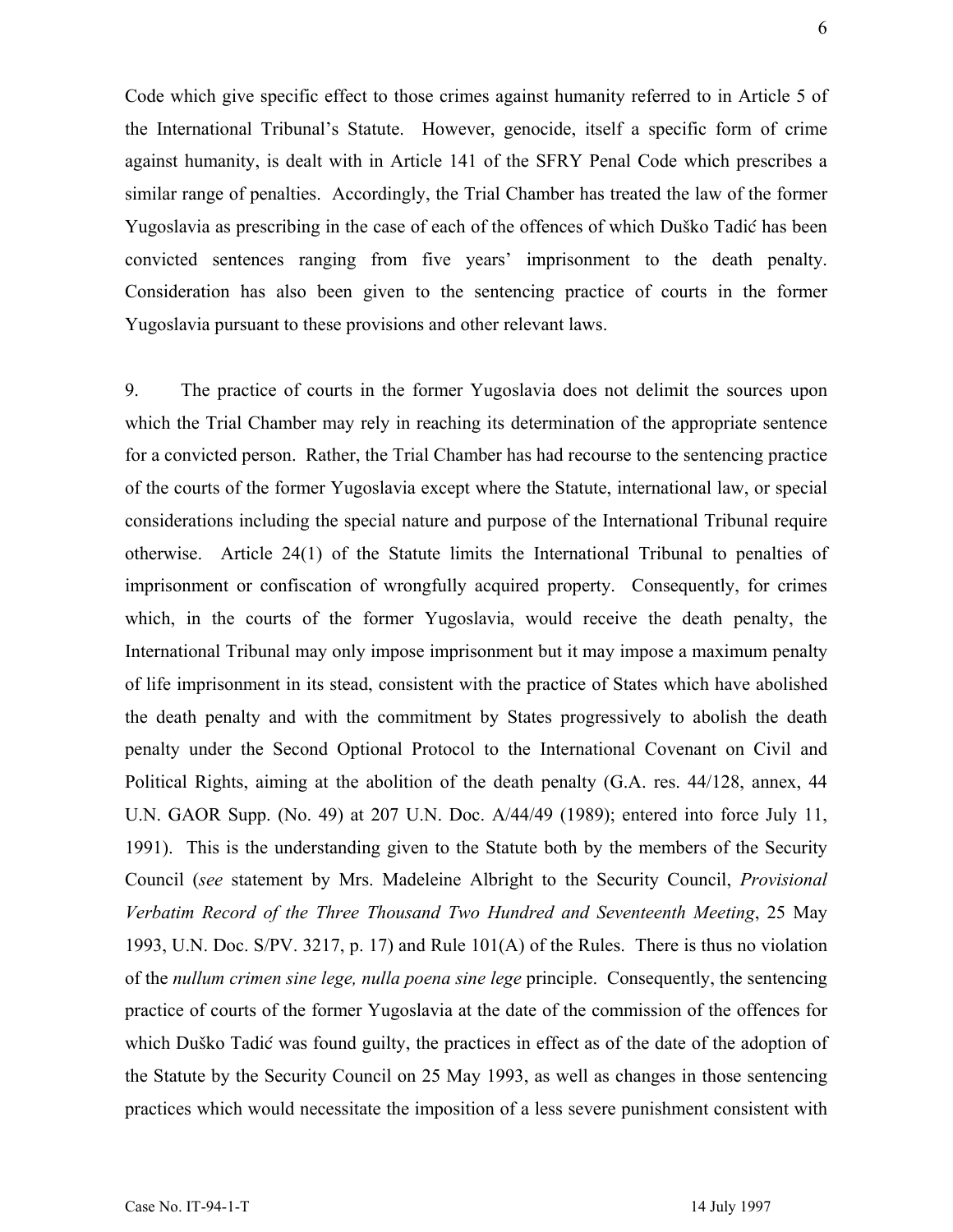internationally recognised human rights standards, and the effect of the Statute and international law more generally, have been considered.

10. In respect of the sentencing practice of the courts of the former Yugoslavia, Article 41(1) of the SFRY Penal Code sets out the various factors to be taken into account in determining sentence:

> The court shall weigh the punishment to be imposed on the perpetrator of a criminal offence within the legal limits of punishment for that offence, keeping in mind the purpose of punishment and taking into consideration all the circumstances which influence the severity of punishment, and particularly: the degree of criminal responsibility; motives for the commission of the offence; the intensity of threat or injury to the protected object; circumstances of the commission of the offence; the perpetrator's past life; the perpetrator's personal circumstances and his behaviour after the commission of the offence; as well as other circumstances relating to the perpetrator.

Articles 42 and 43 also deal with and limit instances in which special mitigation of penalties may be applied. Beyond the SFRY Penal Code, pursuant to Article 24(2) of the Statute, the Trial Chamber is equally to take into account "such factors as the gravity of the offence and the individual circumstances of the convicted person." Consequently, the Trial Chamber has taken into account the foregoing provisions of the SFRY Penal Code in determining the sentencing of Duško Tadić, together with such other matters of mitigation and aggravation, used in courts around the world, as have appeared to the Trial Chamber to be appropriate, as well as the individual circumstances of Duško Tadić. The Trial Chamber has also considered penalties imposed for crimes against humanity by international and national military tribunals and under national laws. These are all reflected in the sentences imposed. The Trial Chamber turns now to each of the counts of the Indictment of which Duško Tadić has been found guilty.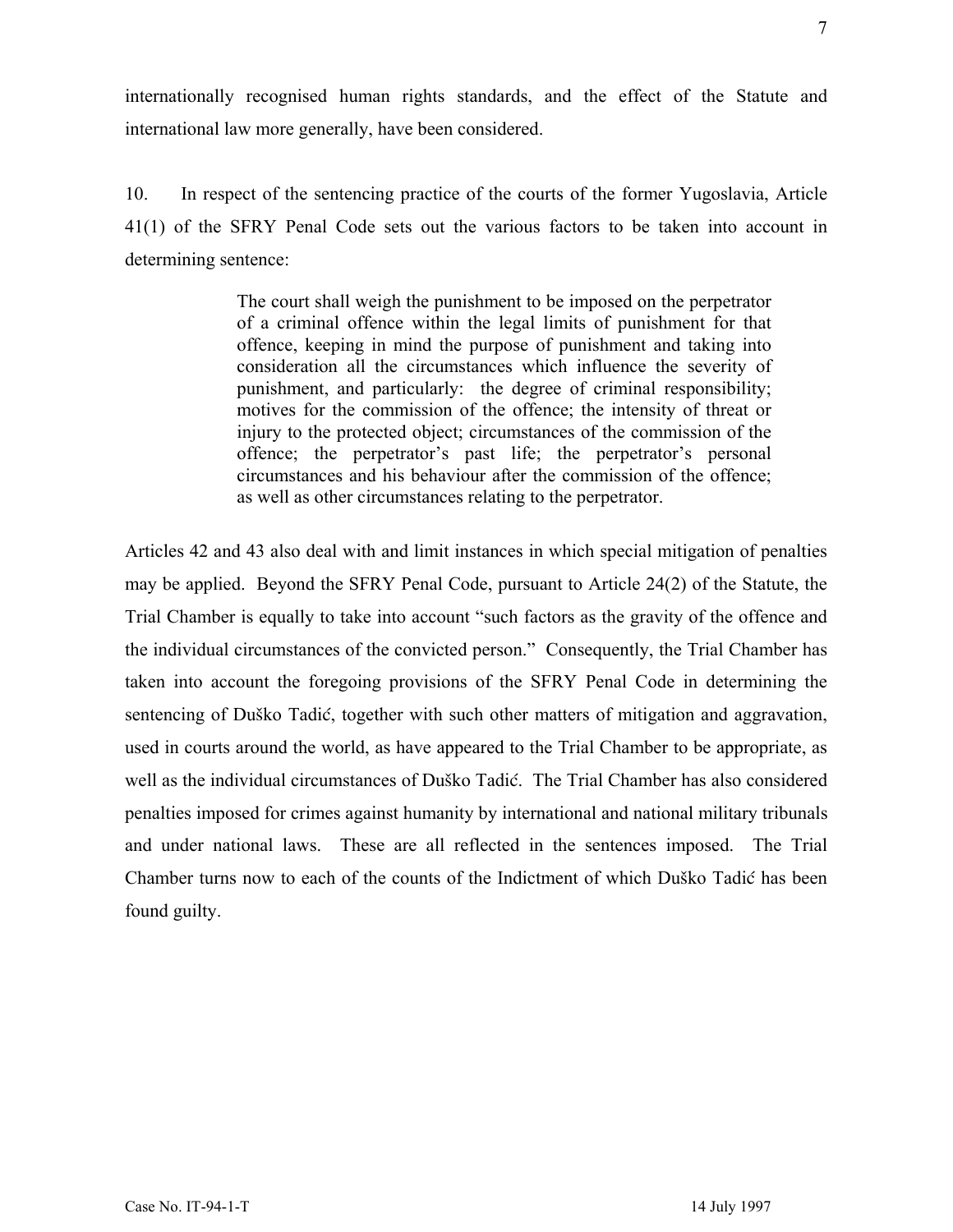# **III. CIRCUMSTANCES RELEVANT TO SENTENCING FOR EACH OF THE CRIMES**

### A. Paragraph 6 of the Indictment: Counts 10 and 11

11. Under Counts 10 ('cruel treatment') and 11 ('inhumane treatment'), the Trial Chamber found Duško Tadić guilty for his part in the beatings and other violence inflicted on **Emir Beganovi}, Senad Muslimovi}, Emir Karaba{i}, Jasmin Hrni}, Enver Ali} and Fikret Haramba{i}** on the floor of the hangar building in the Omarska camp on 18 June 1992. Each of these victims will be dealt with in turn.

### 1. Beating of Emir Beganovic

### (a) The circumstances of the offence

12. The first part of the evidence presented at trial under this paragraph of the Indictment related to the beating of Emir Beganović. According to the evidence presented:

> After the Serb assumption of power in Prijedor [Emir Beganović] had been arrested and taken to the Omarska prison camp where, after some 10 days outdoors on the pista and two days in the white house, he was placed in a room in the hangar. Apart from what he describes as routine beatings and maltreatment, he was three times beaten individually. The third of these occasions is that referred to in paragraph 6 of the Indictment. Emir Beganović was called out from an upstairs room in the hangar, made to go onto the hangar floor, being beaten as he went, and there for up to half an hour was kicked and beaten by a group of soldiers armed with metal rods and metal cables. Then he was suspended upside down from an overhead gantry for some minutes until his feet slid free and he fell to the floor; he was then beaten again and told to return to his room, where he fainted. As a result of this and his earlier beatings Emir Beganović suffered head fractures, a wasted hand which he cannot use, an injured spine and damage to one leg and to his kidneys.

*Opinion and Judgment*, para. 200.

13. Further, according to the evidence presented: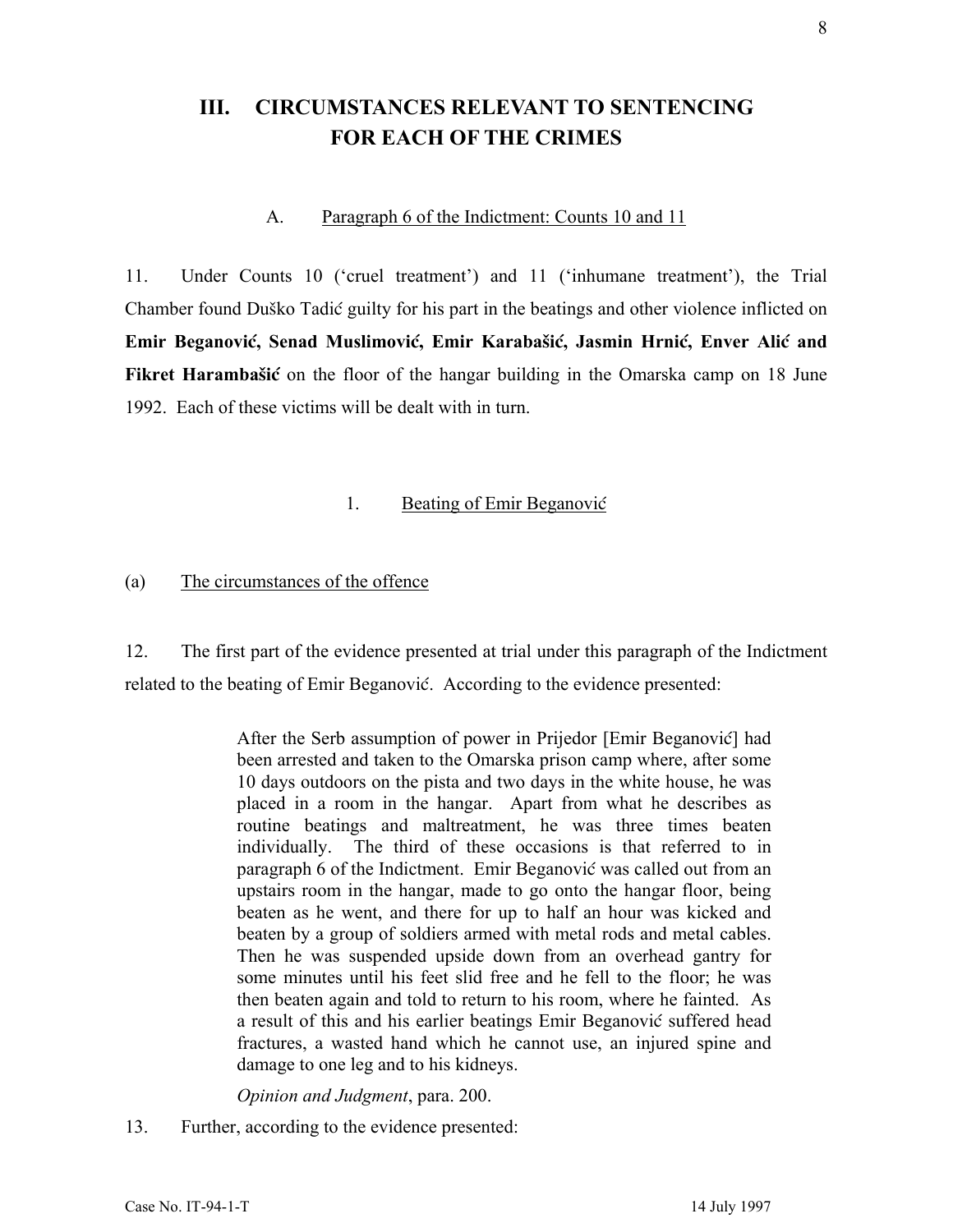The witness was already severely injured when he was called out, suffering, amongst other injuries, from wounds to his head which were roughly bandaged but he insists that he was quite capable of clear recognition of the accused.

*Opinion and Judgment*, para. 207.

Given the state of the victim at the time of the beating, which would have been apparent to the group of men who beat him, the beating could only have inflicted severe pain and suffering. The beatings of the victim on the floor of the hangar building on 18 June 1992 were particularly severe, and must have contributed significantly to the considerable permanent injuries which the victim now suffers.

### (b) The role of Duško Tadić

14. According to the evidence of the victim, accepted at trial:

. . . he was called out by a man known to him as Dragan, who had previously beaten him and who began to beat him again, taking him onto the hangar floor where a group of men in a variety of military uniforms were waiting. They began to beat and kick him and he recognized the accused as one of that group who took an active part in hitting him. He was positive in his recognition of the accused whom he had known in the past, although he was no friend of his.

*Opinion and Judgment*, para. 207.

Clearly then, Duško Tadić was an active and willing participant in the crime.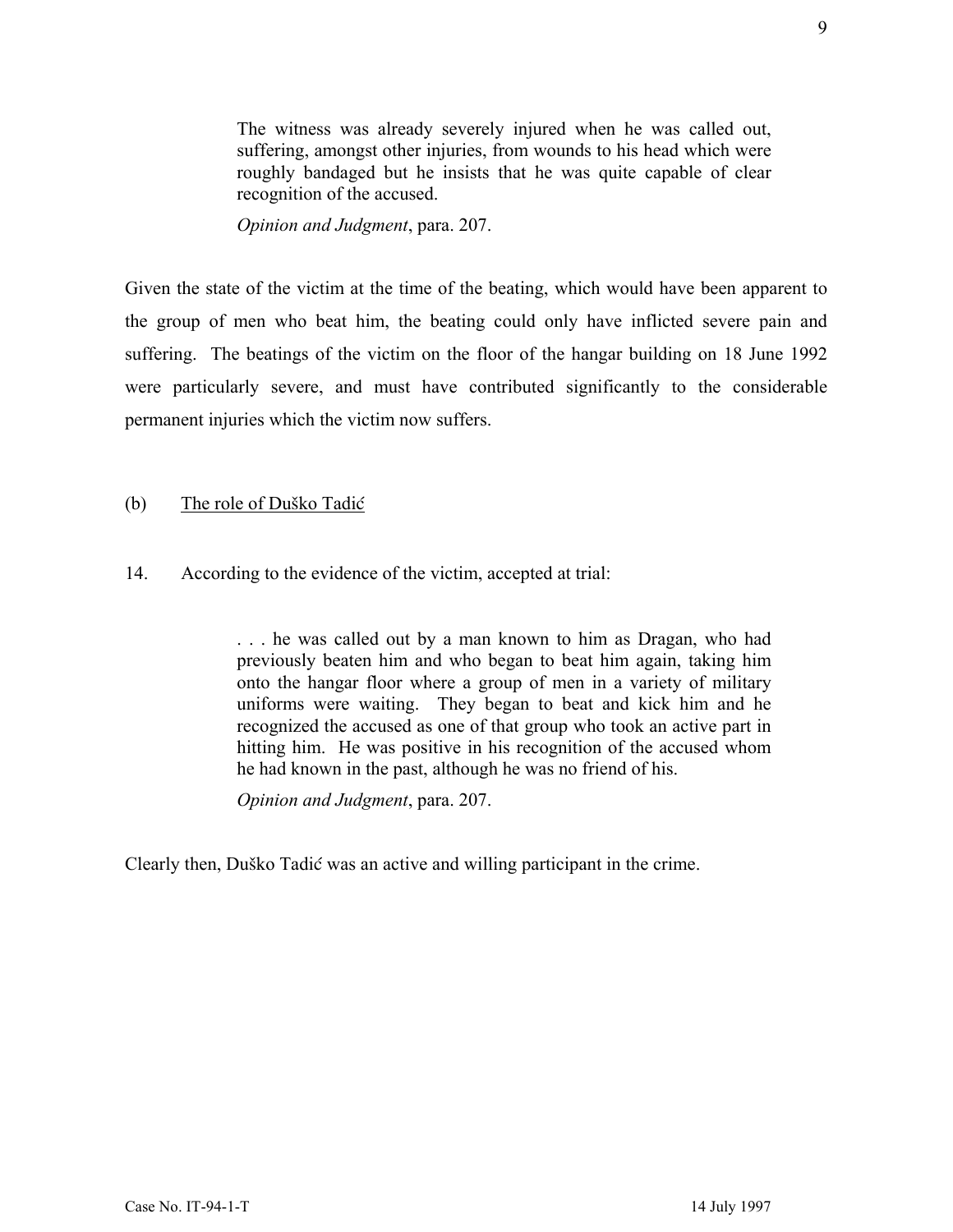# 2. Beating of Senad Muslimović

### (a) The circumstances of the offence

15. The second body of evidence presented under this paragraph of the Indictment related to the beating of Senad Muslimović. According to the evidence presented:

> [Senad Muslimović] had already been much beaten and on the same day as these other incidents he was called out of his room in the hangar, beaten as he went down the stairs to the hangar floor and met by a group who beat him severely, tied him to a large tyre bigger than himself and there beat and kicked him into unconsciousness. When he regained consciousness he was on his knees and a man was holding a knife to his throat and threatening to cut it but was told to "leave him for the end". That man then made to cut off his ear but instead stabbed him twice in his shoulder. He was then beaten again into unconsciousness and when he came to found himself hanging upside down suspended from the hangar roof, in which position he was again beaten and kicked until he fainted. When he came to again he was lying on the floor, was beaten again, fainted yet again, came to once more and this time found himself lying in an inspection pit let into the hangar floor. He was taken out of the pit and allowed to return to his room in the hangar. He had suffered knife wounds to his right shoulder, knife cuts along his arms and feet, bruising, head pains and a broken jaw.

*Opinion and Judgment*, para. 201.

(b) The role of Duško Tadić

16. According to the findings at trial, the Trial Chamber was satisfied beyond reasonable doubt

> that the accused was one of a group of men who severely beat Emir Beganović and also Senad Muslimović. It accepts their evidence of having been brutally beaten and kicked on the hangar floor by that group and of their identification of the accused as taking an active part in that kicking and beating and, in the case of Senad Muslimović, of the accused threatening him with a knife and then stabbing him.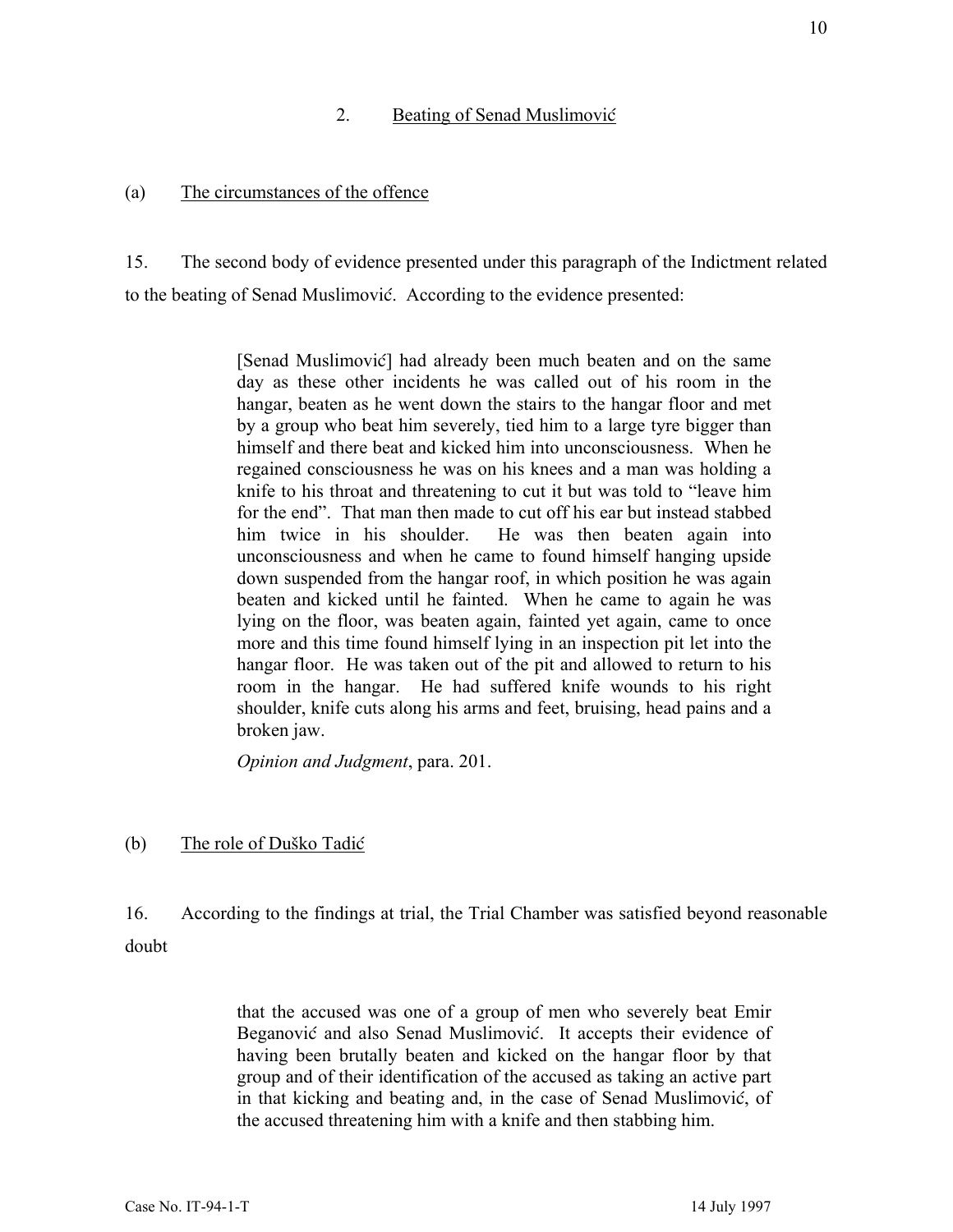Of concern here is the terrorising of the victim, the severity of the physical attack upon him such that he fell unconscious, the repetition of the beatings and the sadistic way in which they were carried out by the group. Of particular concern is the use by Duško Tadić of a deadly weapon to inflict great harm and suffering on Senad Muslimović.

# 3. Beating of Emir Karabašić, Jasmin Hrnić and Enver Alić

# (a) The circumstances of the offence

i. Emir Karabašić

17. The third body of evidence presented at trial under this paragraph of the Indictment related to the beating, again in the hangar building at the Omarska camp, of three detainees: Emir Karabašić, Jasmin Hrnić and Enver Alić. In relation to Emir Karabašić:

> Many former prisoners gave evidence of these three men being called out and of sounds of beating and of cries of pain afterwards coming from the open area of the hangar. Emir Karabašić was seen there by Mehmed Alić, who testified that he saw him sitting bleeding on a table having been slashed with knives and having water poured over him. A little later Witness H saw the body of Emir Karabašić lying on the hangar floor.

*Opinion and Judgment*, para. 203.

That was the last time that, according to the witnesses, Emir Karabašić was seen alive. He had already suffered a severe beating prior to this event and his body was badly bruised even before this attack on him began. *Opinion and Judgment*, para. 202.

# ii. Jasmin Hrnić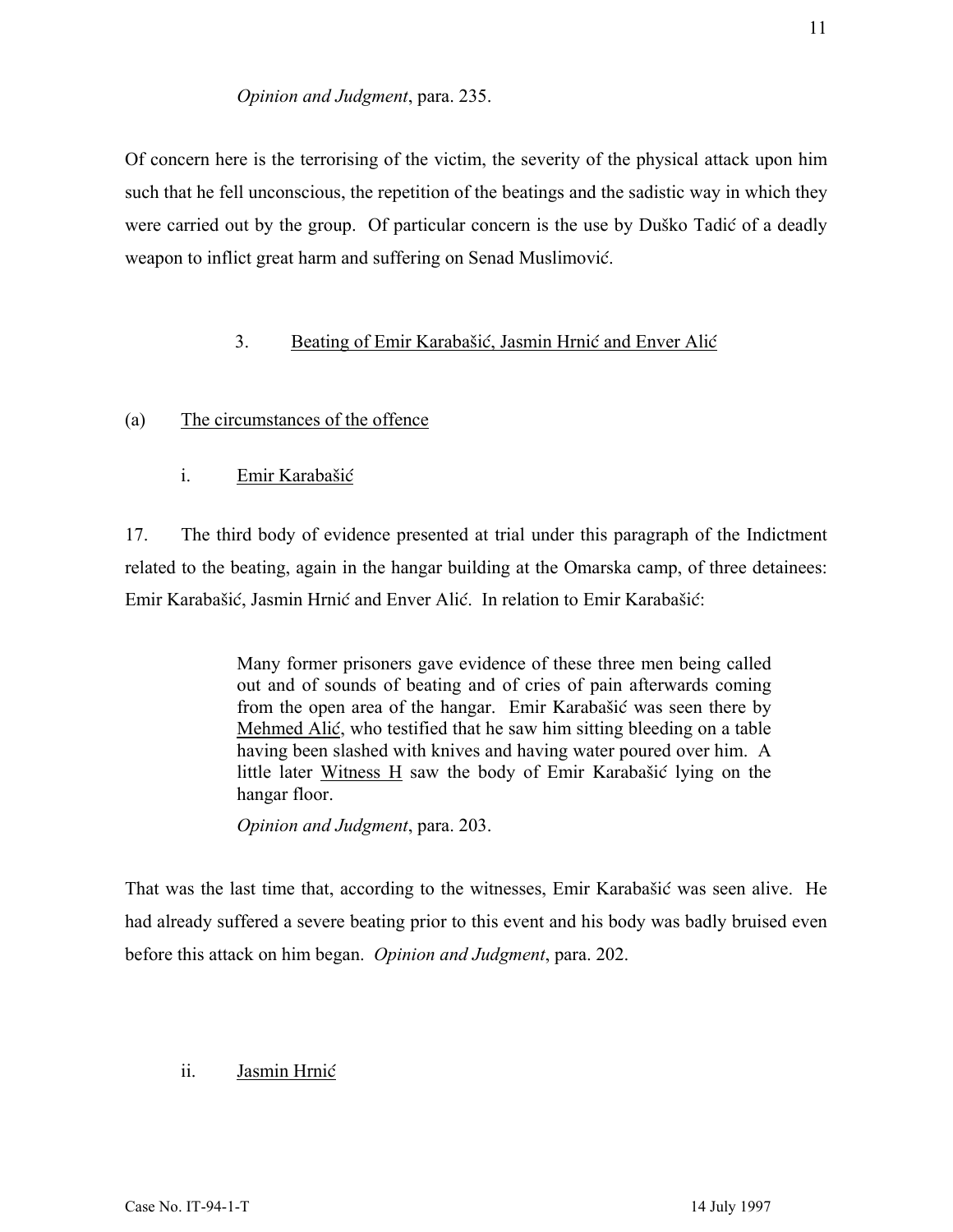18. In relation to Jasmin Hrnić, according to the evidence presented by Senad Muslimović, which the Trial Chamber accepted:

> Later, in the course of the violent attack on him described earlier and which occurred on the same afternoon as the other attacks dealt with in this paragraph of the Indictment, the witness, while on the hangar floor, heard another prisoner being addressed by an unseen questioner as Jasko and being asked what he had been doing at Benkovac. To that the prisoner replied: "I do not know, I have done nothing, Dule, cross my heart, I know nothing." The witness then saw that same prisoner being cut by the accused with a knife, "sliced as if once one slices chops", and having black liquid, probably oil, poured over him. At that point this witness then lost consciousness.

*Opinion and Judgment*, para. 225.

Not only was 'Jasko' the nickname of the detainee Jasmin Hrnić, whom Duško Tadić knew quite well, but after the attack on Kozarac Jasmin Hrnić had been apprehended in the mountains at Benkovac. Duško Tadić was known to his friends and family as 'Dule'. After this attack on Jasmin Hrnić, and when he was lying on the hangar floor, one of the guards, according to the evidence presented:

> ... put his foot on Jasmin Hrnić's neck, turned Jasmin Hrnić's head to and fro and ordered G and Witness H to take a foot each and pull the inert body of Jasmin Hrnić about the hangar floor. This they were made to repeat a number of times, being made to do press-ups in between.

*Opinion and Judgment*, para. 205.

That was the last time that, according to the evidence, Jasmin Hrnić was seen alive. He had also already suffered severe beatings prior to this event. *Opinion and Judgment*, para. 202.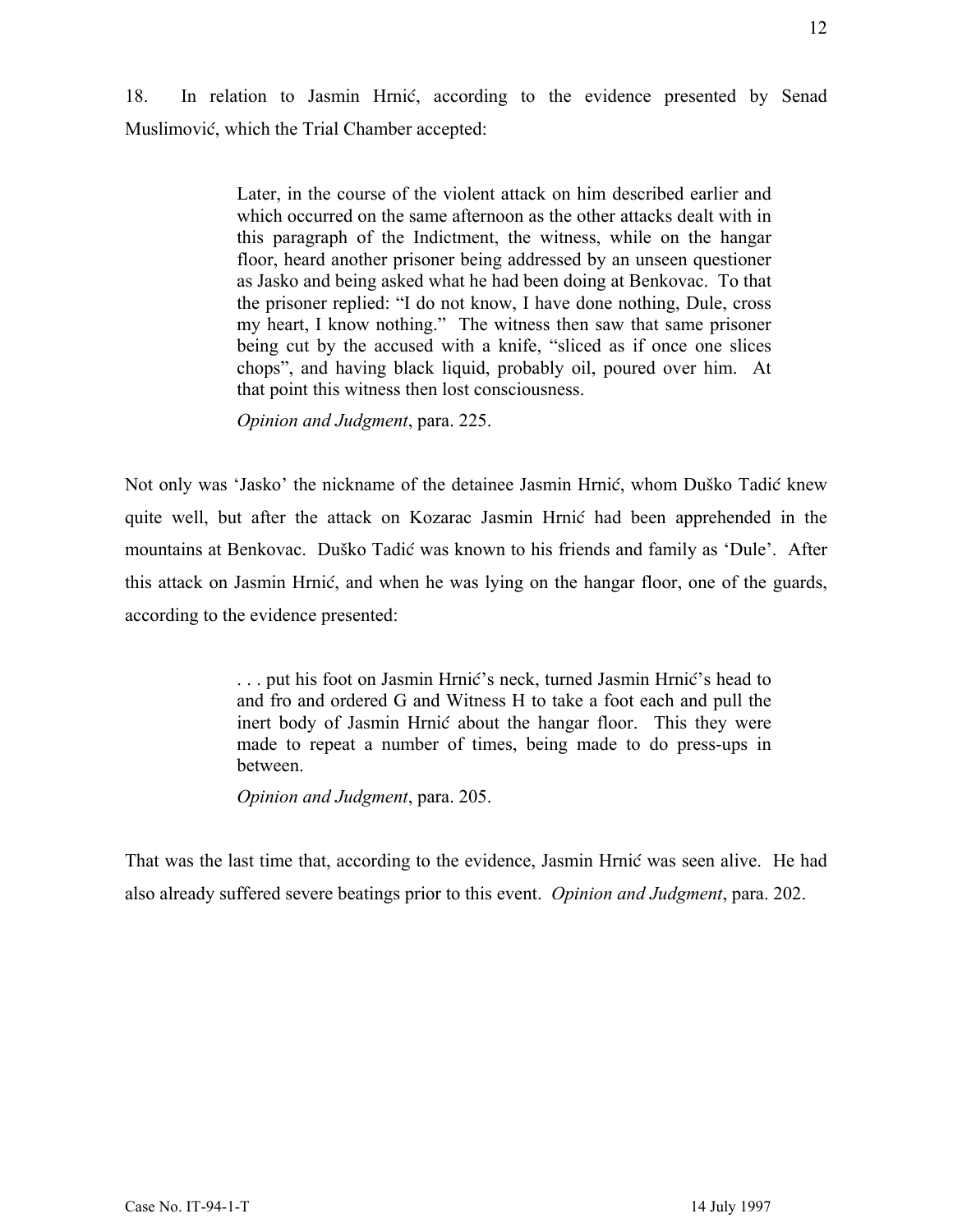#### iii. Enver Alić

19. In relation to Enver Alić, there was no eyewitness to the actual mistreatment of the victim. However, as with the others, he was called out onto the hangar floor and the Trial Chamber accepted that he was beaten by the group of men present, and was last seen alive lying on the hangar floor beside the body of Jasmin Hrnić. *Opinion and Judgment*, para. 205. As with the other two victims, Enver Alic had been much beaten prior to this event. *Opinion and Judgment*, para. 202.

#### (b) The role of Duško Tadić

20. The Trial Chamber found beyond reasonable doubt that Duško Tadić was present on the hangar floor when the three victims, Emir Karabašić, Jasmin Hrnić and Enver Alić, were called out and attacked, that Duško Tadić took part in the beating of Jasmin Hrnić and attacked him with a knife on the hangar floor and severely cut him, and that Duško Tadić took part in the attack upon and beating of Emir Karaba{i}. *Opinion and Judgment*, para. 236. Of concern here are the number of victims, each of whom was severely beaten by the group of men, and again the use by Duško Tadić of a deadly weapon to inflict grievous harm and great suffering on one of the detainees.

#### 4. Beating of Fikret Harambašić

### (a) The circumstances of the offence

21. The fourth and last body of evidence presented under this paragraph of the Indictment related to one of the worst of the offences in which Duško Tadić was involved, namely the attack on Fikret Harambašić shortly after the attack on the above three victims. According to the evidence of Witness H, accepted at trial:

> After G and Witness H had been forced to pull Jasmin Hrnić's body about the hangar floor they were ordered to jump down into the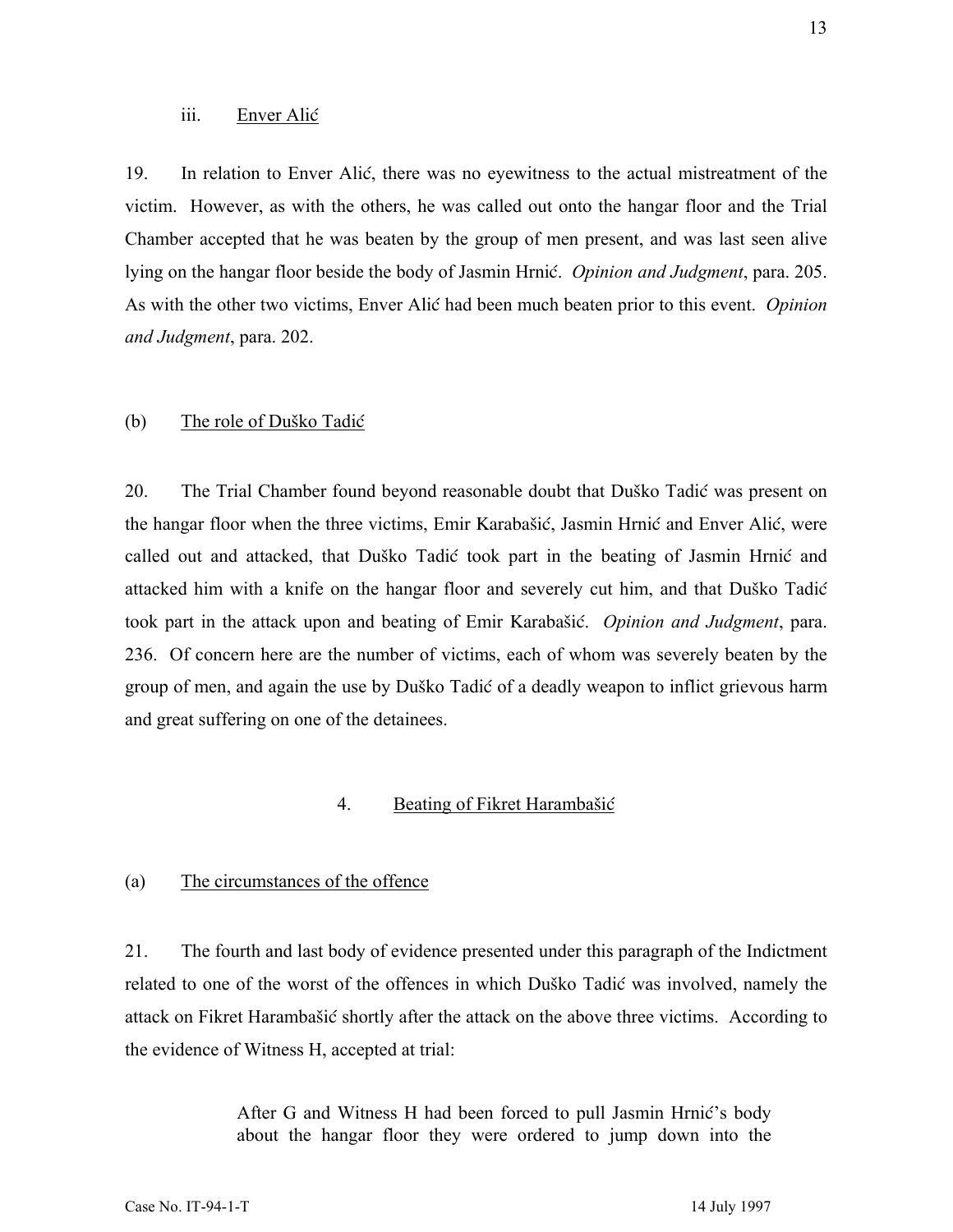inspection pit, then Fikret Harambašić, who was naked and bloody from beating, was made to jump into the pit with them and Witness H was ordered to lick his naked bottom and G to suck his penis and then to bite his testicles. Meanwhile a group of men in uniform stood around the inspection pit watching and shouting to bite harder. All three were then made to get out of the pit onto the hangar floor and Witness H was threatened with a knife that both his eyes would be cut out if he did not hold Fikret Harambašić's mouth closed to prevent him from screaming; G was then made to lie between the naked Fikret Harambašić's legs and, while the latter struggled, hit and bite his genitals. G then bit off one of Fikret Haramba{i}'s testicles and spat it out and was told he was free to leave. Witness H was ordered to drag Fikret Harambašić to a nearby table, where he then stood beside him and was then ordered to return to his room, which he did.

*Opinion and Judgment*, para. 206.

This was the last time that, according to the evidence, Fikret Haramba{i} was seen alive.

#### (b) The role of Duško Tadić

22. The Trial Chamber found beyond reasonable doubt that Duško Tadić was present on the hangar floor at the time of the assault upon and sexual mutilation of Fikret Haramba $\delta$ ić, and that, through his presence, Duško Tadić aided and encouraged the group of men actively taking part in the assault. *Opinion and Judgment*, paras. 237, 726, 730. Of particular concern here is the cruelty and humiliation inflicted on the victim and the other detainees involved.

### B. Paragraph 7 of the Indictment: Counts 13 and 14

23. Under Counts 13 ('cruel treatment') and 14 ('inhumane treatment'), the Trial Chamber found Duško Tadić guilty for his part in the beating of **Šefik Sivac** at the notorious white house in the grounds of the Omarska camp, as related to the Trial Chamber by Hase Icić and Husein Hodzić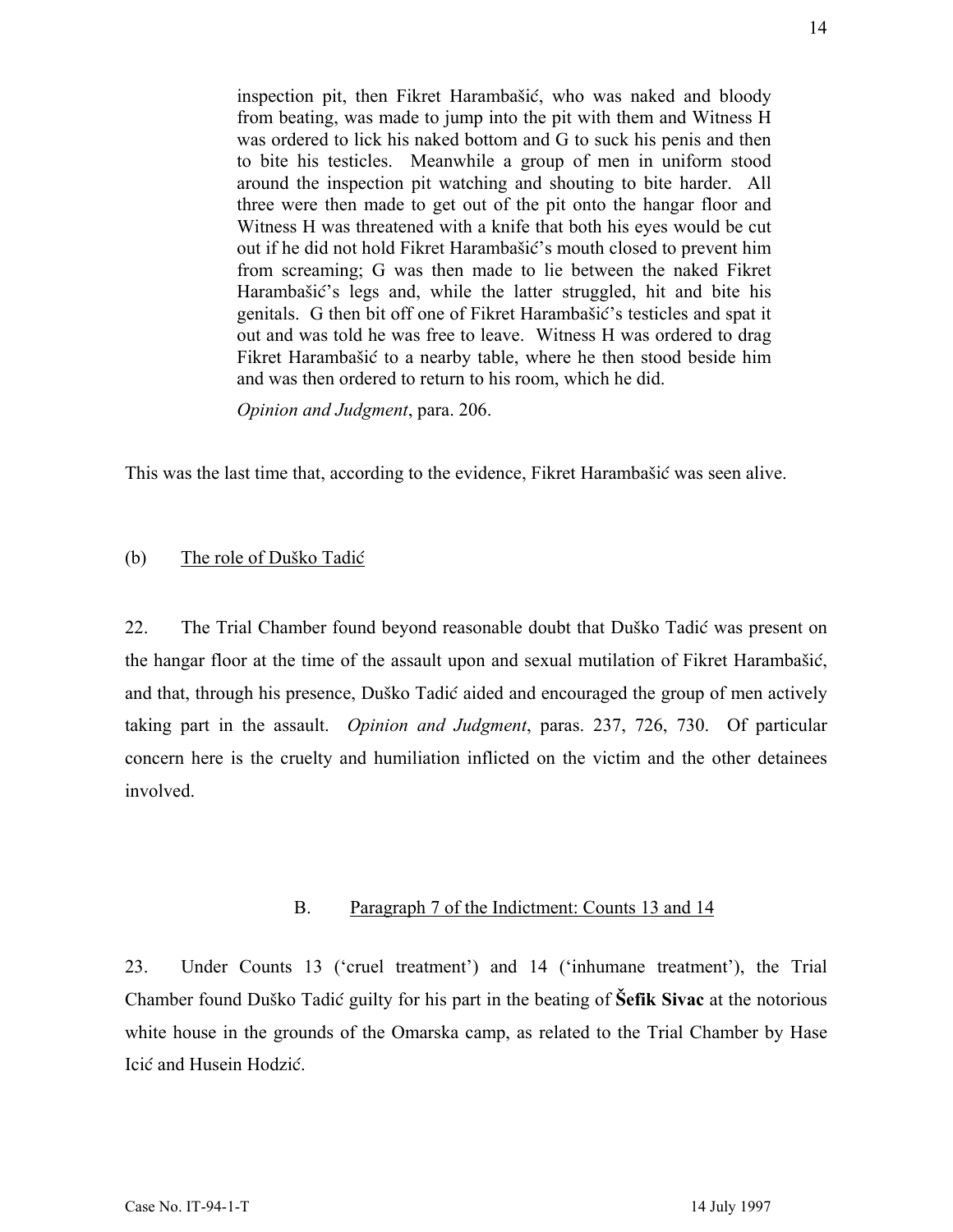### (a) The circumstances of the offence

24. According to the evidence, on the night of 8, 9 or 10 July 1992, Hase Icić, whom the Trial Chamber considered reliable and trustworthy

> heard the sound of beatings coming from in front of the white house. As he was lying on the floor of a room in the white house, on his back with his head and shoulders off the ground leaning against another prisoner, he heard people cursing as they approached his room. He recognized one of the voices. He then saw a person who was wearing a camouflage uniform, and another person, as they threw a badly beaten prisoner into the room. As the prisoner was thrown into the room, the person said: "You will remember, Sivac, that you cannot touch a Serb or say anything to a Serb." The next morning, Hase Icić recognized this prisoner as being Sefik Sivac, a Muslim. When the commander of the guard shift, Krkan, later came into the room and asked for the names of the people who were either dead or could not move, Hase Icić identified Šefik Sivac.

*Opinion and Judgment*, para. 264.

(b) The role of Duško Tadić

25. The testimony as to the involvement of Duško Tadić also came from Hase Icić. According to his evidence

> . . . it was the accused's voice that he recognized as people were approaching his room after he heard the sound of beatings coming from in front of the white house. He recognized the accused as being one of the persons who threw the badly beaten prisoner into his room. As the prisoner was thrown into his room, the accused said: "You will remember, Sivac, that you cannot touch a Serb or say anything to a Serb."

*Opinion and Judgment*, para. 266.

The Trial Chamber found beyond reasonable doubt that: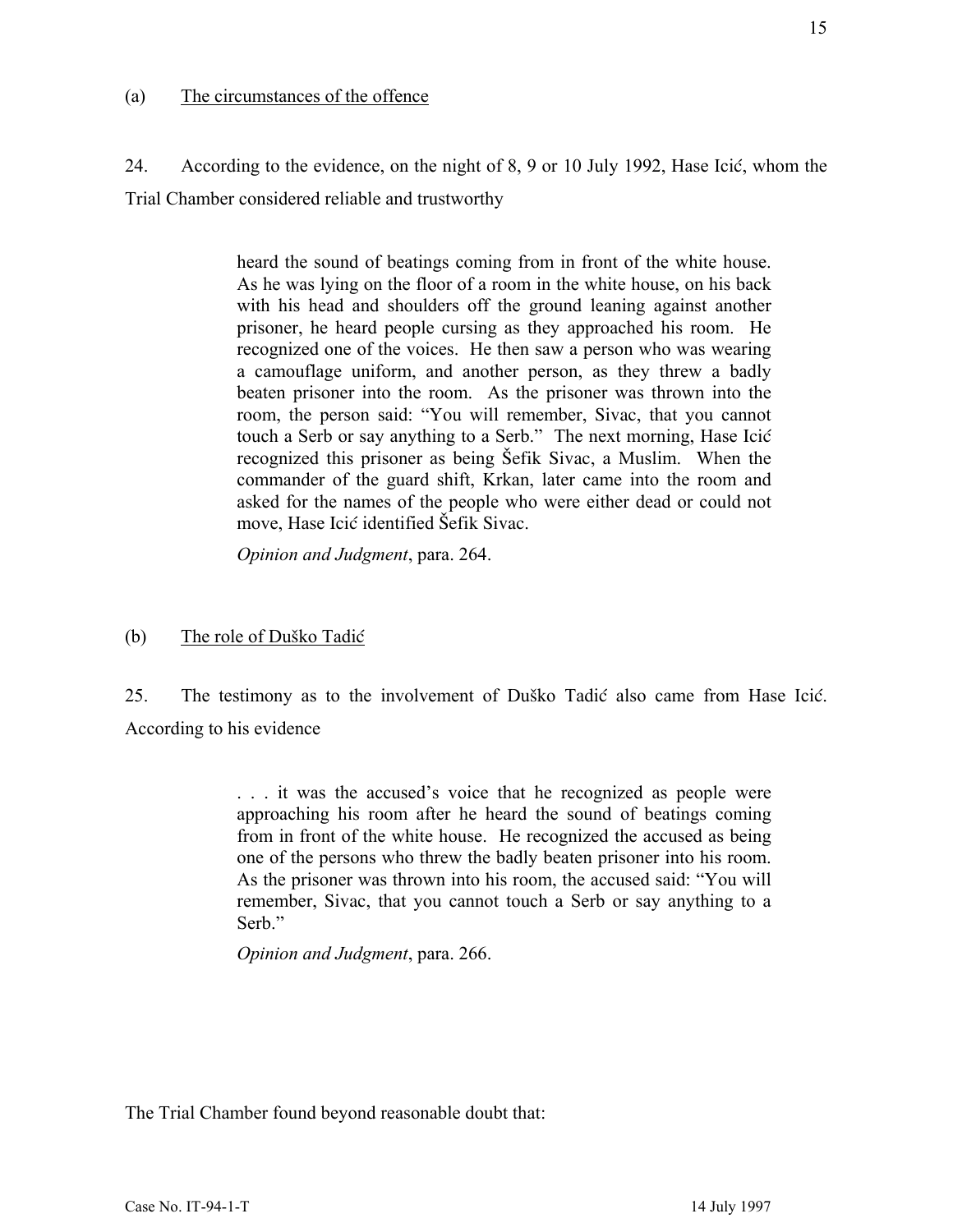$\ldots$  the accused was part of the group that threw Sefik Sivac onto the floor of a room in the white house after he had been beaten and that Sefik Sivac later died from these injuries.

*Opinion and Judgment*, para. 279.

Of particular concern here is the severity of the beating inflicted: according to the testimony of Husein Hodzić, when he saw the dead body of Šefik Sivac the next day " 'it looked like anything but a body', his clothes were torn and the body was bloodied." *Opinion and Judgment*, para. 265.

### C. Paragraph 8 of the Indictment: Counts 16 and 17

26. Under Counts 16 ('cruel treatment') and 17 ('inhumane treatment'), the Trial Chamber found Duško Tadić guilty for his part in the beatings inflicted on Hakija Elezović who appeared as a witness, on his son **Salih Elezovi}** and on **Sejad Sivac**, all of which occurred behind the white house in the Omarska camp in the afternoon of 27 July 1992.

### (a) The circumstances of the offence

### 27. According to the evidence of Hakija Elezović accepted at trial:

While in Omarska he was assaulted; he was made to kneel and bark like a dog, a gun-barrel was pushed into his mouth and the front teeth of his bottom jaw were broken in the process. Then he was taken for interrogation and on the way was beaten and had his front upper teeth kicked out. After his first interrogation he was called back again an hour later, on the way was hit and knocked down and then, instead of a second interrogation, was sent back in the direction of the white house. However, instead of entering the white house he was taken behind it where he says that some 10 soldiers were beating some 50 to 60 prisoners amongst tall grass. There was already a heap of bodies there and he saw his son, Salih, being beaten. He began to be kicked and his son cried out: "Let my old man go", and the son was then struck with a pistol; then he himself was struck a very severe blow on the neck and fell unconscious. When he came to, there were very many dead lying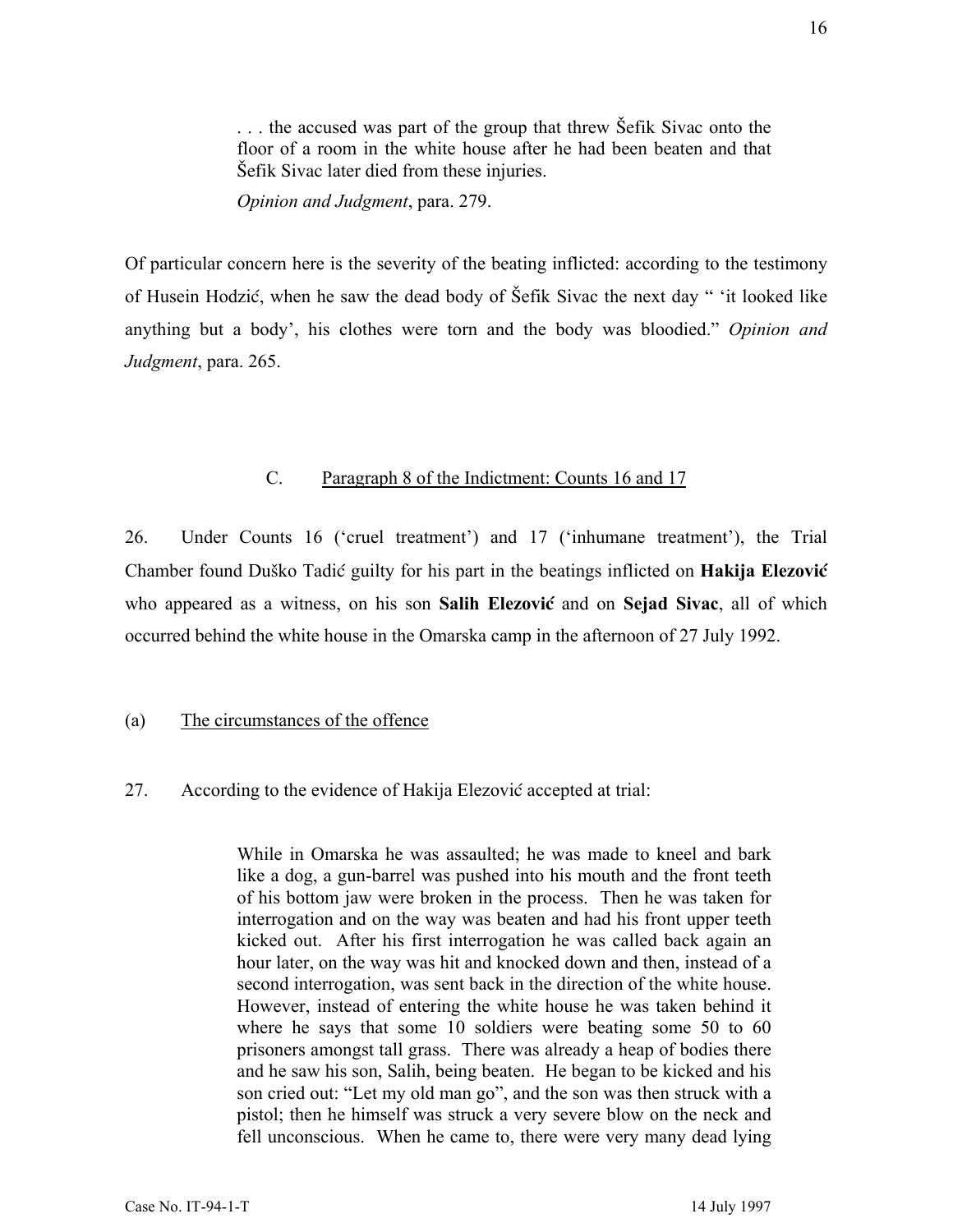there, including his son and the veterinarian Sejad Sivac and others he recognized and named, including one Zuhdija Turkanović, their bodies lying one on top of the other; he himself was lying near the bodies of his son and Sejad Sivac. The witness had a knife stab wound in his leg.

*Opinion and Judgment*, para. 287.

28. The other witness, Samir Hodžić, saw four bodies, including those of Salih Elezović and Sejad Sivac, stacked one on top of the other at the rear of the white house.

### (b) The role of Duško Tadić

29. There was no evidence of the killing of Salih Elezović or Sejad Sivac by Duško Tadić but there was evidence which was accepted that he beat and kicked Hakija Elezović and struck his son Salih. In addition to the above extract, Hakija Elezović's testimony included his being taken

> to the back of the white house after his interrogation. The accused said to him: "Now you have come to the right place", and kicked him in the stomach and beat him, and also struck his son with a pistol. The accused was wearing a military camouflage uniform, had a baton and along with the soldiers was beating prisoners.

*Opinion and Judgment*, para. 292.

There was also the evidence that when Duško Tadić beat Salih Elezović he also beat various other prisoners and participated in the events leading to the death of Salih Elezović. *Opinion and Judgment*, paras. 299, 302. While Duško Tadić was not found guilty of having killed any of the prisoners, his participation in the beating of prisoners encouraged the beating of other prisoners by camp guards and visitors in such circumstances that death could and in fact did result, which aggravates the nature of his crime.

#### D. Paragraph 10 of the Indictment: Counts 22 and 23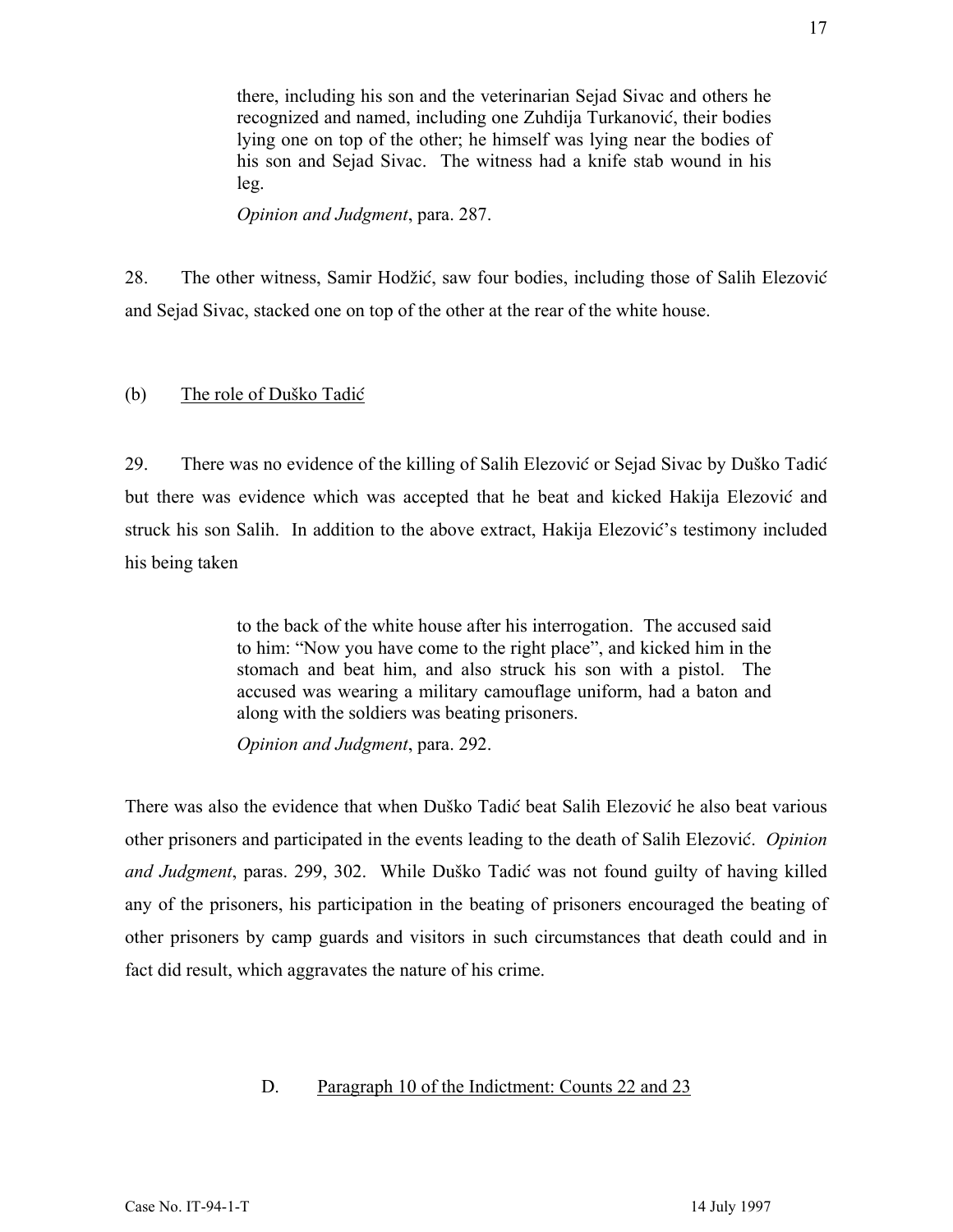18

30. Under Counts 22 ('cruel treatment') and 23 ('inhumane treatment'), the Trial Chamber found Duško Tadić guilty for his part in the beatings inflicted on or about 8 July 1992 on a number of prisoners including **Hase Ici}**, who appeared as a witness.

### (a) The circumstances of the offence

31. According to the evidence accepted at trial, after a day of savage beatings and violence, the names of Hase Icić and other prisoners in the white house appeared on a list taken by the shift commander, Mladjo Radić, whose nickname was 'Krkan'. According to that evidence:

> Krkan took the list and later that evening, as Hase Icić stated, a "group" of Serbs from outside the camp" came to the white house. Hase Icić heard prisoners in the adjacent room say: "Here, the executioners are coming." The group arrived in the evening at about 10 p.m. and set up lighting in the hallway. After the lighting system was set up, Krkan came to the door of Hase Icic's room and began calling prisoners out from the list in the order that their names appeared. Hase Icić testified that prisoners were called out and taken to a small room at the end of the corridor and beaten. After 10 to 15 prisoners had been called out and beaten, the group took a break and went to an area in front of the white house and began drinking, making toasts and discussing what each would do next. Hase Icić was finally called out and taken to that same small room at the end of the corridor. As he left, he saw two guards standing at the entrance to the white house. Hase Icić was taken into the small room, which he described as the "beating room". He was told to greet the group of Serbs there by saying: "God be with you, heroes." A noose was put around his neck and it was pulled tight. Seconds later, one of the group struck a heavy blow on his back and he fell. He was then beaten with a whip made of cable, with iron balls, an iron rod, a wooden bat and rubber truncheons. The noose was repeatedly tightened and loosened as he was beaten, and he lost consciousness. When he regained consciousness in the morning, he was lying among battered prisoners in the room in which he had been placed upon his arrival. Guards entered the room, walking among the prisoners to see who among them were dead. One of them placed his foot on Hase Icić and when he let out a cry of pain, the guard responded: "He's alive, but not for long." The prisoners who were dead were carried out of the white house by other prisoners.

*Opinion and Judgment*, para. 248.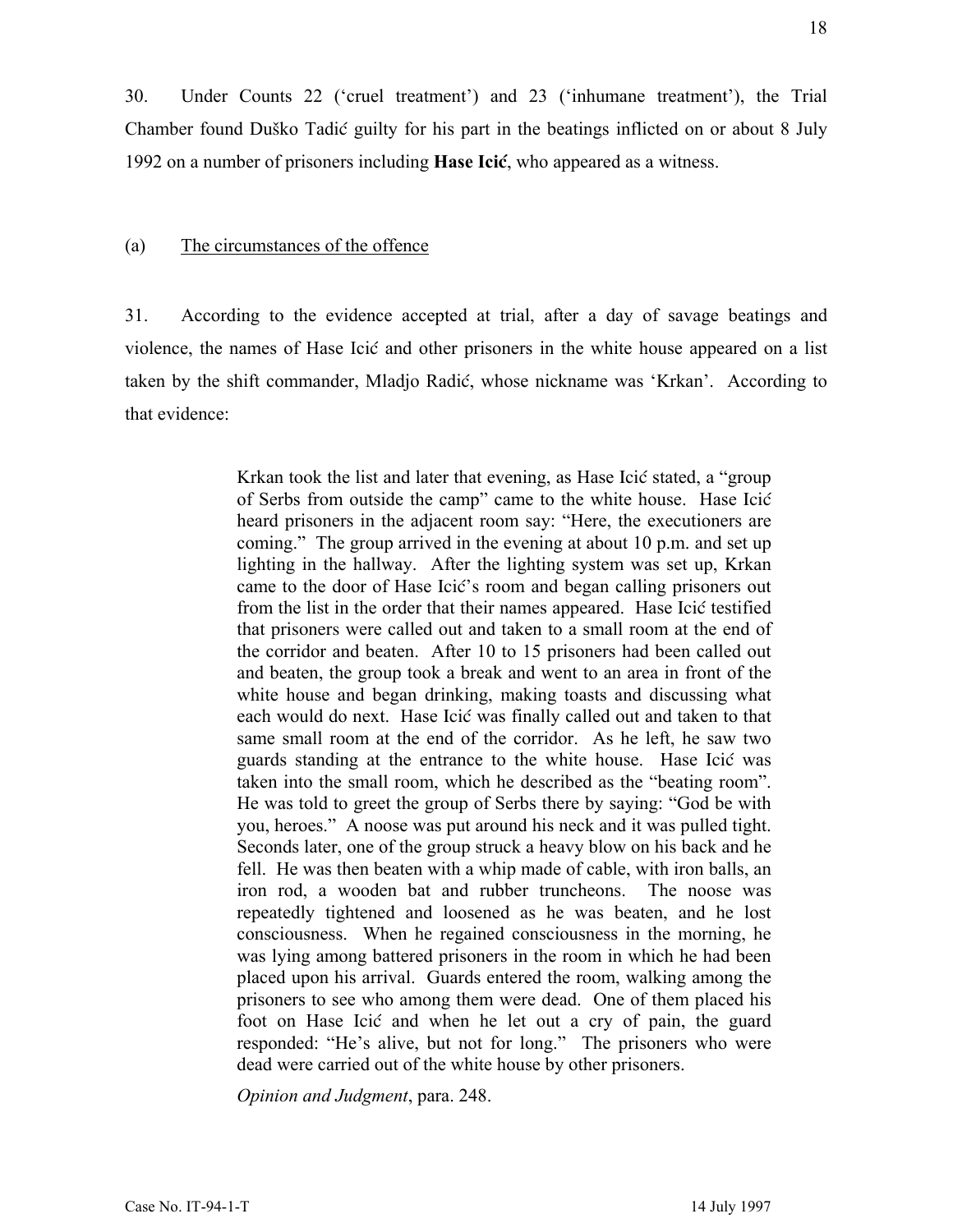According to his testimony, Hase Icić suffered broken ribs from the beating. He was kept in the white house for a few more days without food. He described the white house as "a very messy slaughterhouse, stench and blood, urine and beaten up people, blood sprayed on the walls, horror", the smell being so bad that the prisoners were taken out of the white house for a period of time because the guards could not tolerate the stench. *Opinion and Judgment*, para. 249.

### (b) The role of Duško Tadić

32. Hase Icić had known Duško Tadić since his school days. According to Hase Icić, whose testimony the Trial Chamber accepted, Duško Tadić was present during the beatings of that evening. In particular, he testified that

> . . . when he was taken to the room at the end of the corridor in the white house, he stood face to face with the accused who was standing near Simo Kević and three other members of the group of Serbs. It was then that a noose was placed around his neck and he was beaten and kicked by the group until he lapsed into unconsciousness.

*Opinion and Judgment*, para. 252.

Of particular concern here is the use of whips, iron bars and other instruments to inflict great suffering on the victim, as well as his terrorising and near suffocation through the use of a noose. Once again, the cruelty of the attack weighs heavily in any consideration of the appropriate sentence.

### E. Paragraph 12 of the Indictment: Counts 33 and 34

33. Under Counts 33 ('cruel treatment') and 34 ('inhumane treatment'), the Trial Chamber found Duško Tadić guilty for his part in the beatings inflicted on a number of men during their forced transfer from the villages of Jaskići and Sivci in the vicinity of Kozarac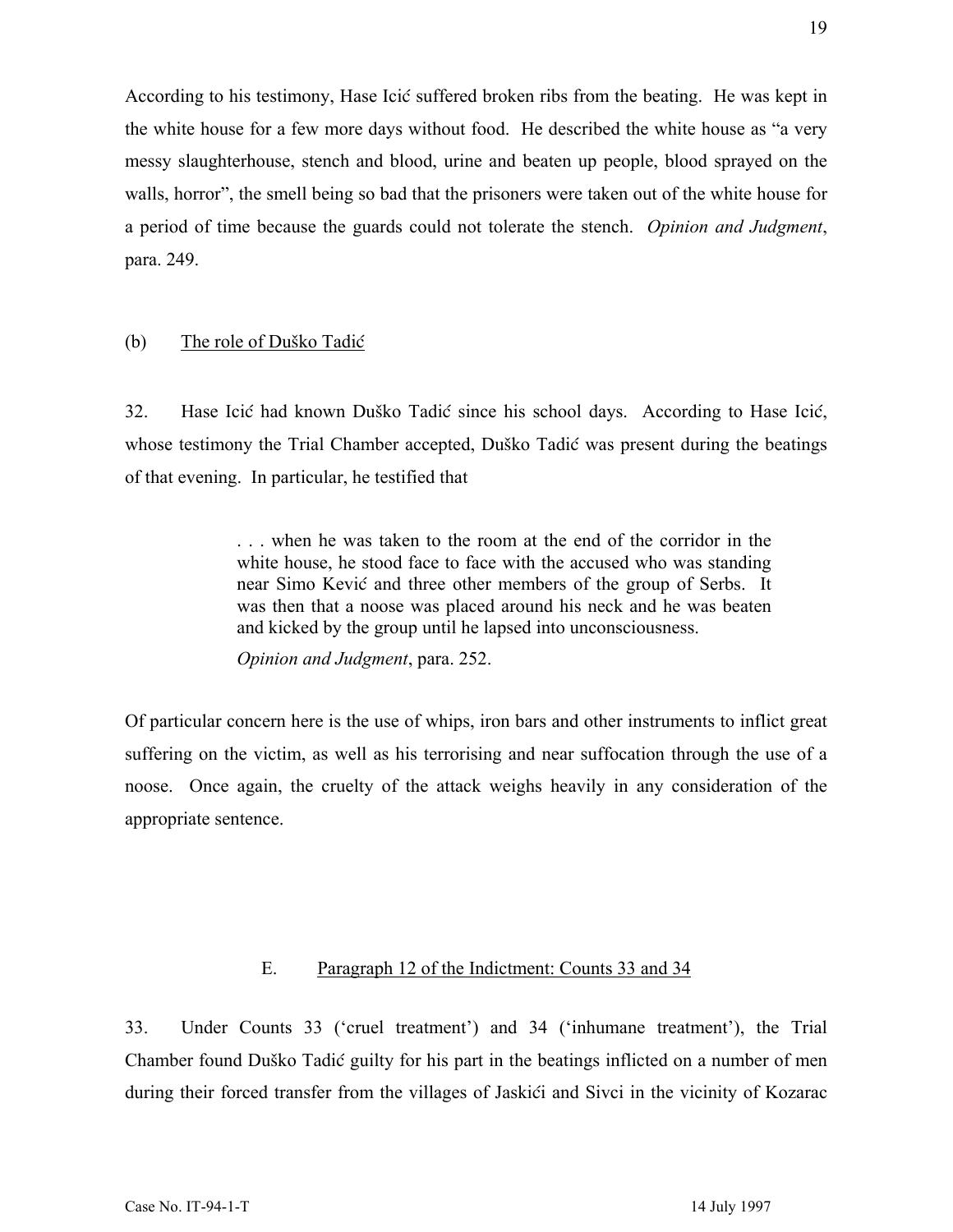on or about 14 June 1992. This part of the Sentencing Judgment is concerned with the treatment inflicted on those persons during the rounding up process.

### (a) The circumstances of the offence

34. According to the evidence accepted at trial, more than 350 men were taken from Sivci village, in the process of which they were beaten and stripped of their valuables. *Opinion and Judgment*, para. 346. Similar scenes occurred in Jaskići, where a number of villagers were killed by unidentified Serb soldiers. The soldiers kicked the men and beat them with sticks. *See Opinion and Judgment*, paras. 351-358. Most of the men marched away were never heard from again. *Opinion and Judgment*, para. 348. The villages continued to be looted after that date. Eventually Jaskići was destroyed by fire. *Opinion and Judgment*, para. 350.

### (b) The role of Duško Tadić

35. No accusation was made, nor any testimony given, of Duško Tadić having attacked any of the villagers during the attack on Sivci. *Opinion and Judgment*, para. 376. In Jaskići, according to the testimony of Draguna Jaskić, who had known Duško Tadić and members of his family by sight for many years and whose evidence the Trial Chamber accepted, after her house in the village of Jaskići was searched and as she was returning inside

> she saw the accused, 20 metres away, bearded and wearing a camouflage uniform, together with another soldier, driving men of the village down the street towards her house and hitting them with a stick, one of the villagers with blood covering his face.

*Opinion and Judgment*, para. 352.

Later, looking through the window of her house, she saw

the accused and others beating the men of her family as they lay on the street and pouring water over those who had fainted. She saw the accused strike her father with a stick behind the neck as he tried to stand up. Her son then pulled her down onto the floor. She got up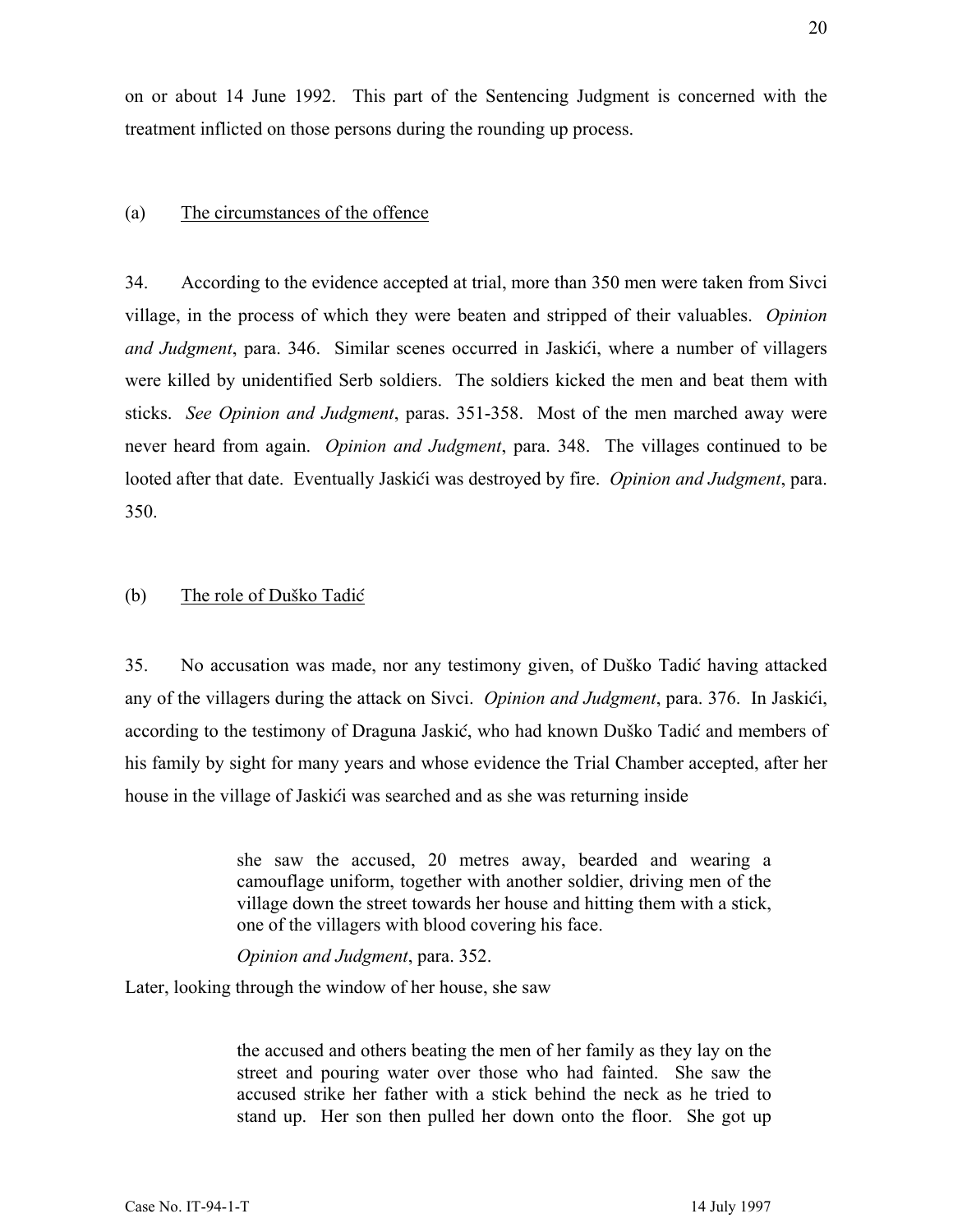again later, looked through the window and saw that all the men were now running down the road with the accused, whose face she could see, beating a man; she was then some 12 metres away from him.

*Opinion and Judgment*, para. 353.

Her sister, Subha Mujić, when she returned inside, also saw Duško Tadić beating the men. In her evidence, which the Trial Chamber accepted:

> She described the arrival of soldiers in Jaskići on 14 June 1992, the ordering out of everyone in her sister's house, the separation of men and women and the beating of the men from her sister's house by the accused, whom she recognized. The accused was bearded, wearing a camouflage uniform. When she went back inside she saw the accused still continuing to beat the men with a rifle and to kick them. They were lying on the street while being beaten and the accused ordered water to be poured over them and they were then led off down the street.

*Opinion and Judgment*, para. 356.

This testimony was confirmed by other witnesses. The Trial Chamber accordingly found Duško Tadić guilty of having beaten the subjects of this testimony; namely Beido Balić, Sefik Balić, Ismet Jaskić, and Salko Jaskić. None of the witnesses have seen the men removed from the village since that day.

### F. Paragraph 4 of the Indictment: Count 1

36. Under Count 1 ('persecution'), the Trial Chamber found Duško Tadić guilty for his part in a series of acts including active participation in beatings, forced transfers and killings representing Duško Tadić's persecution of Muslims in opština Prijedor during the Bosnian Serb takeover in May and June 1992. This persecution must also be understood, and has been considered by the Trial Chamber, as part of the attack by Bosnian Serb forces, in particular by the 1st Krajina Corps of the Army of the Republika Srpska and the forces subject to the direct control of the Crisis Staffs in opština Prijedor, on the non-Serb population of the opština during that takeover. Of all this, Duško Tadić was well aware and was an enthusiastic supporter.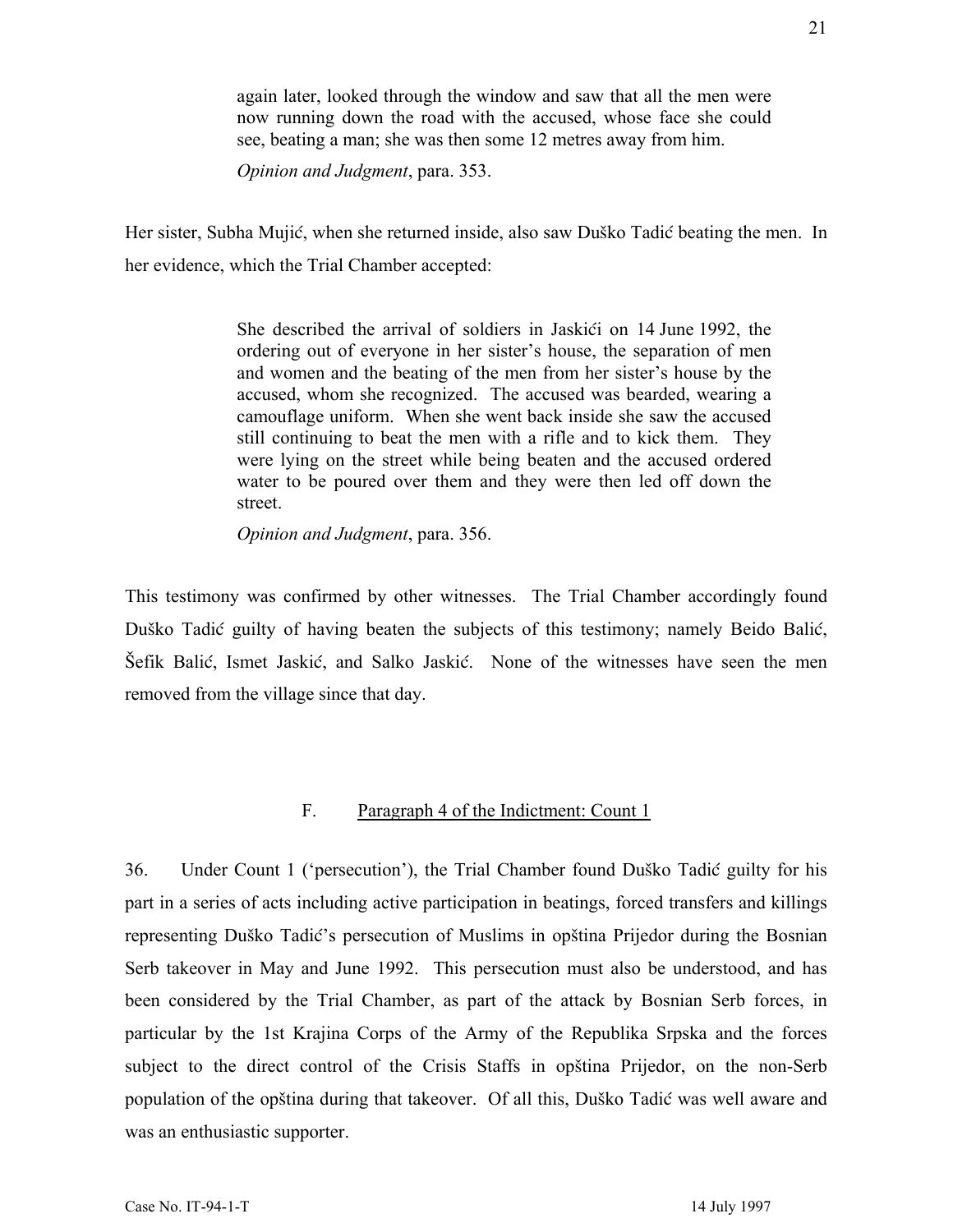37. The crimes of Duško Tadić under paragraph 4.1 of the Indictment relate to the attack on Kozarac and on the villages of Jaskići and Sivci and events in the Prijedor military barracks. The crimes under paragraph 4.2 relate to Duško Tadić's acts at the three detention camps, Omarska, Keraterm and Trnopolje, as well as those acts under paragraphs 6, 7, 8 and 10 of the Indictment.

### 1. Participation of Duško Tadić in the attack on Kozarac and surrounding areas

### (a) The circumstances of the offences

38. The attack on the town of Kozarac is described in considerable detail in the course of the Opinion and Judgment. It suffices to note that, as a consequence of the attack, which included two days of artillery barrage and an assault by a mechanised brigade of troops, some 800 civilians were killed out of a population of around 4,000. When the town had been captured, the Bosnian Serb forces proceeded to round up and drive out of the area on foot the entire non-Serb population. During the course of the ethnic cleansing of Kozarac, many more civilians were beaten, robbed and murdered by Bosnian Serb paramilitary and military forces. The terrified population were then taken to the camps of Omarska, Keraterm and Trnopolje, where their ordeal continued. Some civilians, after their forced removal from Kozarac, were sent to Prijedor military barracks before being sent to the camps.

39. Numerous civilians were killed during the attacks on the undefended villages of Sivci and Jaskići and the forced removal of their male inhabitants. None of them were seen or heard from again.

### (b) The role of Duško Tadić

# i. Attack on Kozarac and surrounding villages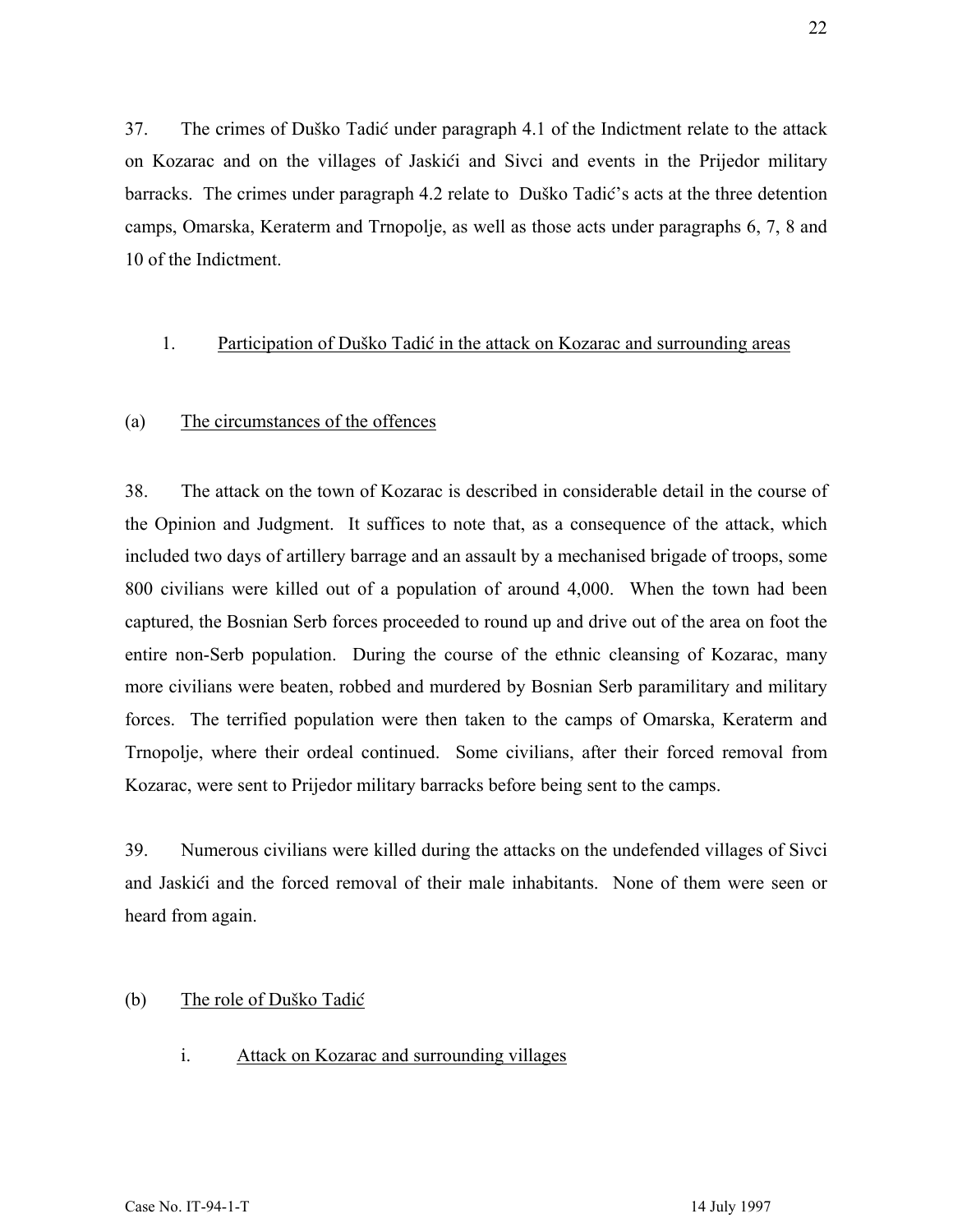40. As the leading member of the Serb Democratic Party ("SDS") in the predominantly Muslim town of Kozarac, Duško Tadić played an active part in all phases of the attack on Kozarac. Witness Q, whose testimony was accepted by the Trial Chamber, gave evidence that

> he saw the accused in Kozarac between 8 and 9 p.m. on the day the attack started [i.e., the artillery attack], 24 May 1992. He had been at home eating lunch when the attack started, quickly changed clothes and then went to the hospital to try and prepare it for attack. As he was leaving the hospital in the evening to check on his family he saw the accused and one Boško Dragićević jump over a fence and head toward some nearby gardens. Soon thereafter a flare was fired from the garden area in the direction of the hospital and shelling followed which greatly damaged the hospital.

*Opinion and Judgment*, para. 380.

Duško Tadić, who was armed and wearing a camouflage uniform, was later seen by various witnesses at several different locations in Kozarac after the town was captured, serving as a member of the paramilitary forces that aided the regular units from the 1st Krajina Corps in the assault.

# ii. Collection and forced transfer

41. During the occupation of Kozarac, Duško Tadić participated in the collection and forced transfer of civilians. As the refugees were herded down the old Prijedor-Banja Luka road in the direction of Kozarusa, many of them were singled out and, once removed from the column, were shot by members of the Bosnian Serb forces. According to Nasiha Klipić's testimony:

> When the convoy arrived at the Kozarusa bus station by the tavern, males aged 15 to 65 were separated from women and children and the men were divided into three groups destined respectively, as she later found out, for the Omarska, Trnopolje and Keraterm camps. She recognized several of the Serbs who were engaged in separating the people and these Serbs included the accused and Goran Borovnica. At that time she was about three to four metres away from the accused and her view was unobstructed. She also heard the accused ask a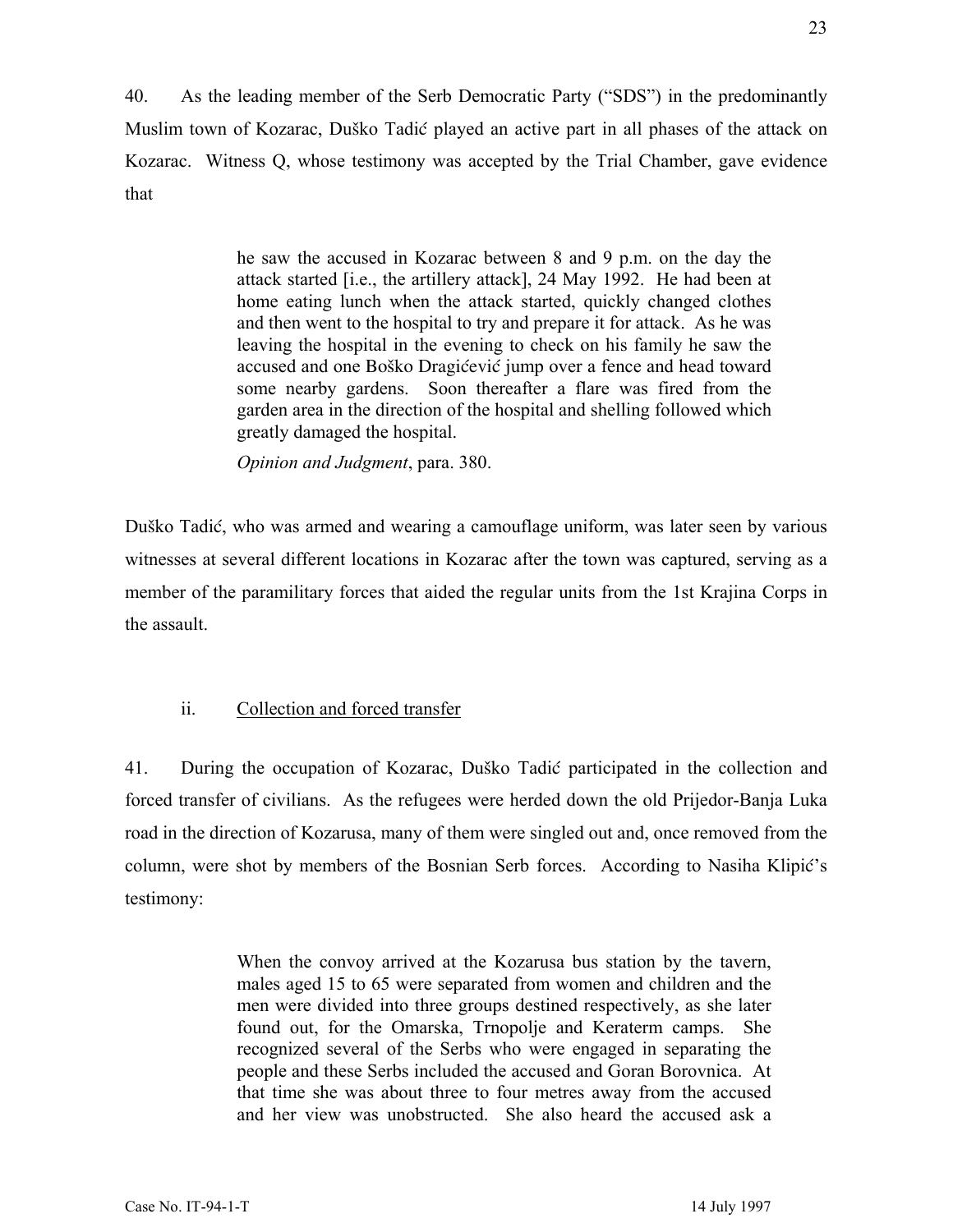policeman named Miloš Preradović: "Where do I take these?" referring to those being rounded up. *Opinion and Judgment*, para. 385.

42. Duško Tadić's role in the attack on the villages of Sivci and Jaskići has already been considered in part under paragraph 12. It should also be noted that, in the course of the takeover of Sivci, Duško Tadić assisted in the forced transfer of the male villagers. In Jaskići, the group of which Duško Tadić was a member forcibly removed from the village Beido Balić, Šefik Balić, Munib Bešić, Ilijas Elkašović, Nijas Elkašović, Hassan Jakupović, Ismet Jaski}, Salko Jaski}, Senad Majdanac, Alija Nureski, Iso Nureski, Mirsad Nureski, Jasmin Šahbaz and Fehim Turkanović. *Opinion and Judgment*, para. 389.

### iii. Beatings and killings

43. As previously noted, during the attack on Jaskići Duško Tadić beat Beido Balić, Šefik Balić, Ismet Jaskić and Salko Jaskić. Duško Tadić was also seen in Kozarac, on 26 May 1992, by Witness Q, beating, with the aid of another man, a Muslim policeman named Alić who was among a group of 10 Muslim policemen, Duško Tadić inflicting a "karate blow" on the victim. *Opinion and Judgment*, para. 390. In the Prijedor military barracks, Duško Tadić kicked Uzeir Bešić and was present for part of, and took part in, the beating of Sead Halvadžić. According to Uzeir Bešić, after his capture:

> On 3 June 1992 he was eventually taken with two other young men to the Prijedor military barracks where they entered a building and were placed in the hallway facing the wall with Uzeir Bešić farthest to the right. Soldiers then began to curse them and beat them on their backs and shoulders with batons, making him fall on his knees with his head facing to the right toward some offices down the hall. While he was on his knees he saw the accused come out of a room to his right and approach him as he headed towards the exit. As he passed, the accused kicked Uzeir Bešić several times and then continued on his way out of the building. Uzeir Bešić has known the accused since boyhood.

*Opinion and Judgment*, para. 391.

Similarly, Sead Halvadžić, who was transferred to the Prijedor military barracks sometime after noon on 9 June 1992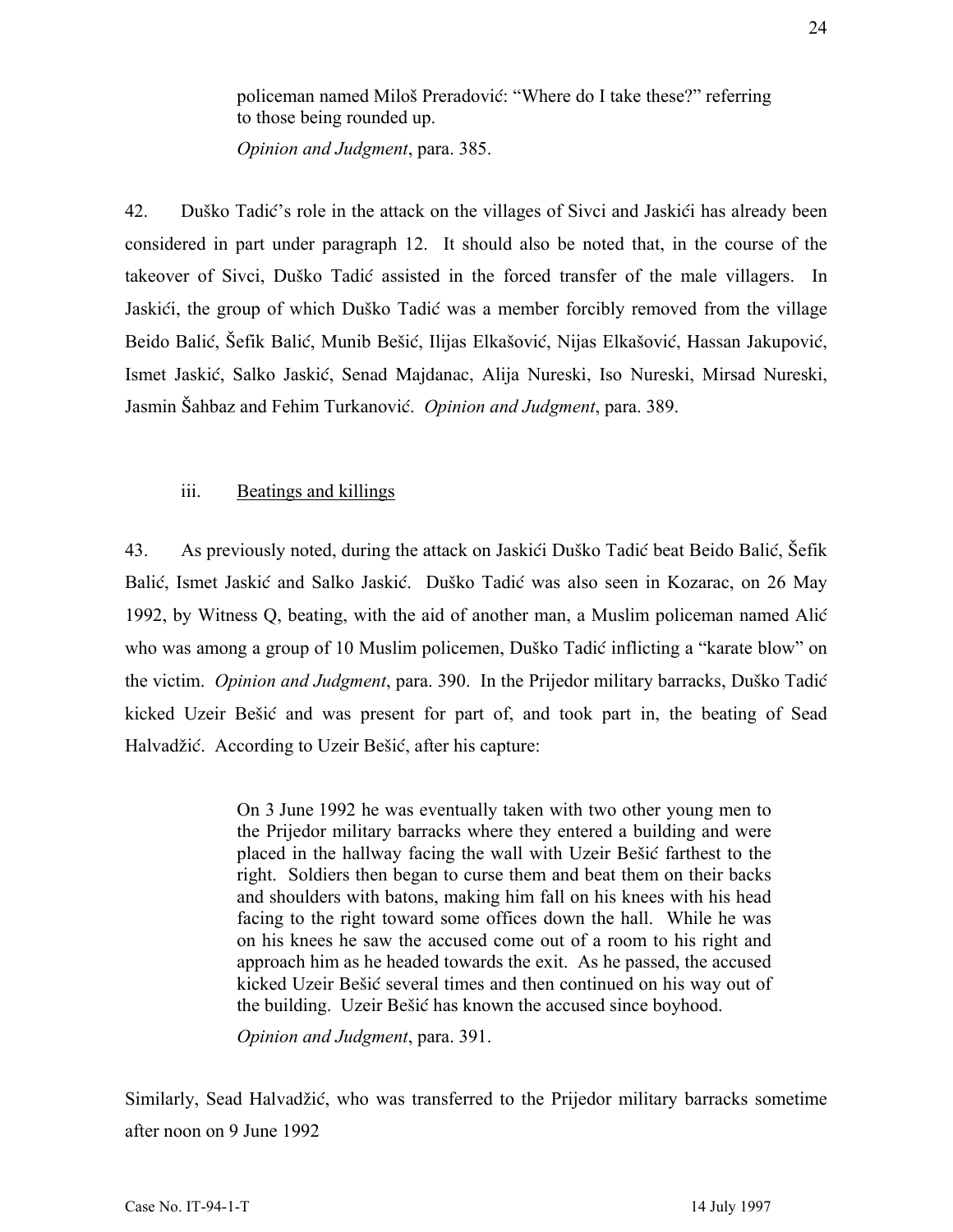25

was taken to the first floor and left with another man while one of the guards went to get the Commander. Another guard came along and asked: "What are you Ustaša doing here?" He forced them to raise three fingers in a Serb salute and lined them up against the wall with their faces against the wall. Then another guard asked, "Tadić, do you see Ustaša", and then two military policemen entered, both dressed in camouflage uniforms with "white slings", one of whom was the man the guard had addressed as Tadić. Thereupon he was struck by a very hard "karate blow". The two men then proceeded to kick and beat him with batons and other items whilst he and the other men had to lean with three fingers against the wall. He was able for a short while to see the faces of the men who were beating him. The Commander then told them to stop the beating, saying: "Tadić, let those people alone", and one of the two replied, "They all have to, all their throats should be cut, that is the only way". They were then taken to a cell in the barracks where they were beaten again by a different group of soldiers and the next day they were taken to the Omarska camp. He had not known any man named Tadić prior to that day.

*Opinion and Judgment*, para. 392.

44. The most serious offence which Duško Tadić individually committed was the killing of two Muslim policemen in Kozarac. On the afternoon of 26 May 1992 Nihad Seferović, whose evidence was accepted at trial, while on his way back home from the hills in Besici

> stopped at the orchard of a house across from the Serbian Orthodox church. In front of the church he saw approximately six Muslim policemen from Kozarac, including Edin Bešić, Ekrem Bešić, Emir Karabašić and one Osman with their hands behind their necks standing in line. In front of them were the accused, Goran Borovnica, "Dule" and about 15 other Serb paramilitaries who had weapons pointed at the Muslim policemen. He saw the accused pull two of the policemen, Osman and Edin Bešić, out of the line and kill them by slitting their throats and stabbing each one several times.

*Opinion and Judgment*, para. 393.

It is clear that the killings were intentional. They represent a major demonstration of a pattern of conduct consisting of extreme violence against non-Serbs and a flagrant disregard for human life and the suffering of others. Duško Tadić bears full responsibility for the deaths and the extremely violent and cruel manner in which they were caused.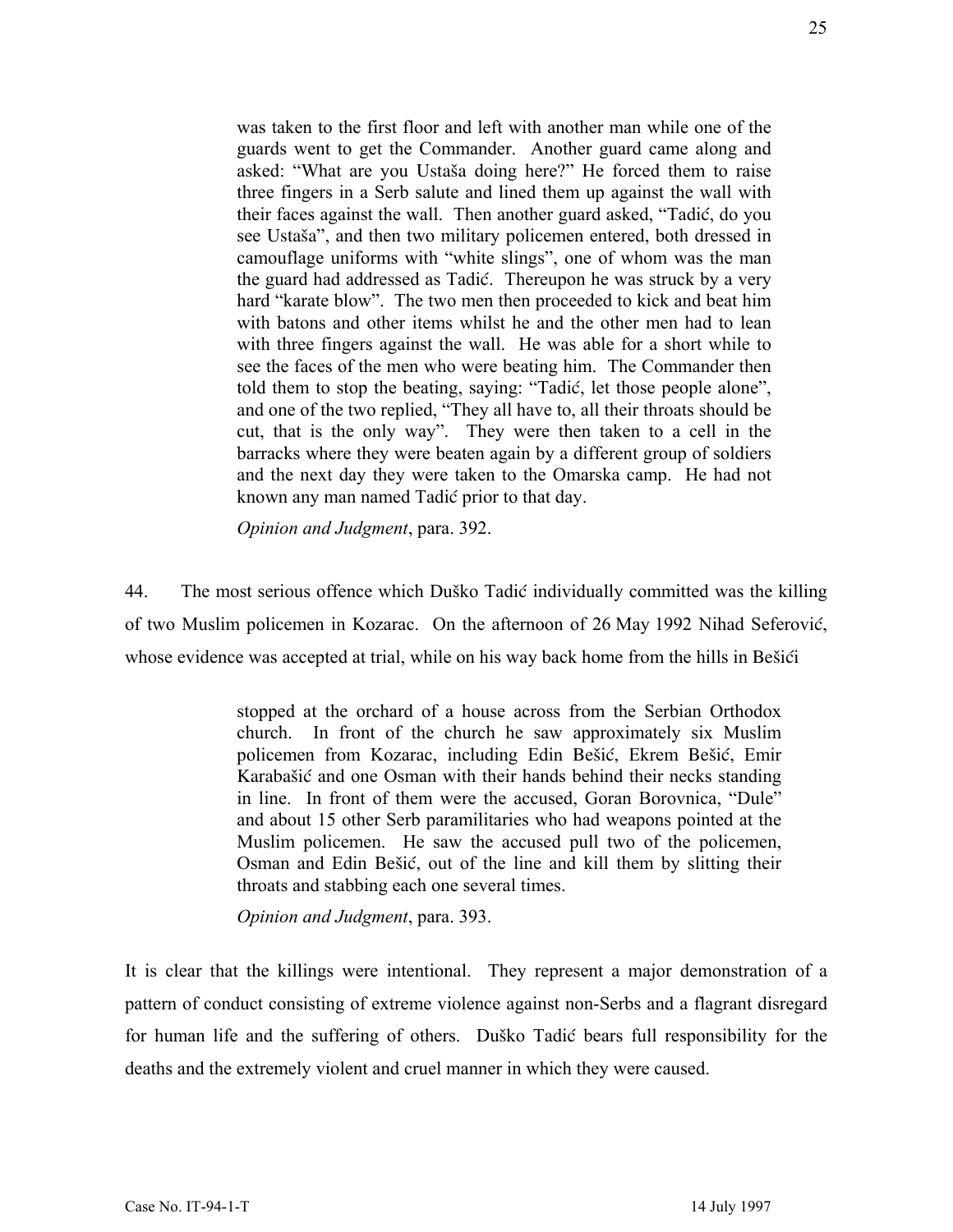### (c) Other factors

45. In considering the various aggravating and mitigating factors relevant to the most serious offence, the killing of the two Muslim policemen, it is useful to refer briefly to the indications given by the relevant codes of the former Yugoslavia as to other homicide crimes, in particular murder. The maximum sentence, namely the death penalty, under the SFRY Penal Code could be imposed in a murder case under the codes of the former Yugoslav republics, where the crime is aggravated by any of a number of factors, including where the convicted person: (a) kills another in a cruel manner (such as, here, cutting the throats of and stabbing the two men); (b) kills out of a base or low motive, which the Trial Chamber considers to include religious, ethnic or political persecution; or commits a multiple homicide. *See* Article 36, Penal Code of the Republic of Bosnia and Herzegovina; Article 35 Penal Code of the Republic of Croatia; Article 47, Penal Code of Serbia. These factors have been taken into account in determining the appropriate sentence.

### 2. Participation in beating of prisoners at the Omarska camp

46. The Trial Chamber now turns to its findings in relation to paragraph 4.2 of the Indictment. Enough has been said about the crimes of Duško Tadić under paragraphs 6, 7, 8 and 10 of the Indictment. The Trial Chamber turns now to its findings in relation to events at the Omarska camp not otherwise dealt with in this Sentencing Judgment, namely the attacks on Senad Muslimović in the hangar building and Edin Mrkalj in the administration building, each of whose testimony was found credible by the Trial Chamber. *Opinion and Judgment*, paras. 428-429.

#### (a) Beating of Senad Muslimović

47. Senad Muslimović testified that Duško Tadić beat him on two separate occasions. The second occasion was dealt with in relation to paragraph 6 of the Indictment. The first beating occurred after Senad Muslimović had been interrogated at the Omarska camp. According to his testimony: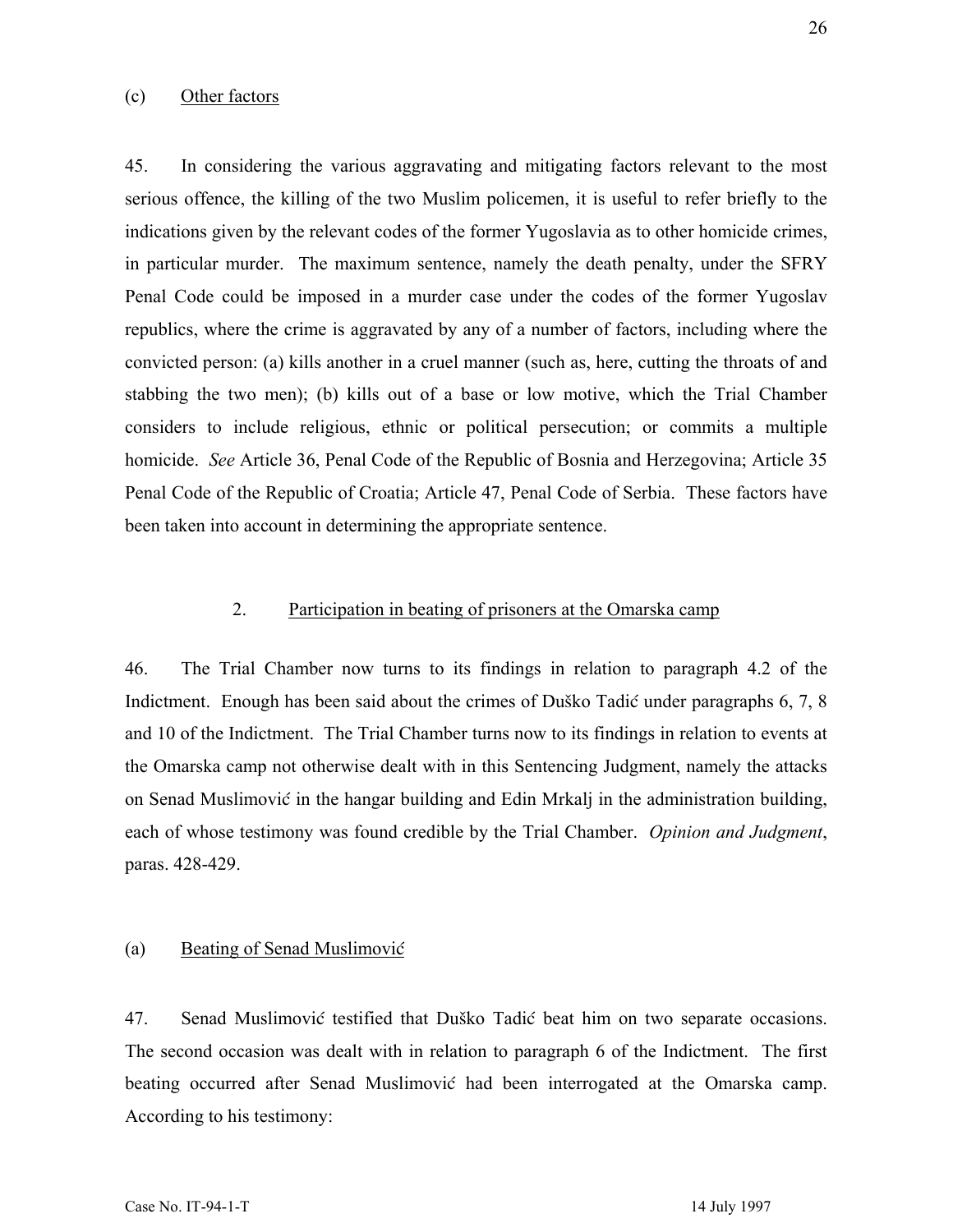After leaving the interrogation, during which he was beaten, Senad Muslimović was on his way back to room 15 in the hangar building from a room above the kitchen. As he walked toward the hangar, he stole a look and saw men on the grass near the white house. Some of these men began to follow him and he sped up in a futile attempt to elude them. As he reached the door to the staircase, he felt a blow that made him fall on his hands and knees in the direction of the stairs. The accused came from behind and grabbed his hair, pulling left and right as if shaking him, turning him. He then saw a man who told him to kiss a beret that he was holding with a kokarda on it. Senad Muslimović refused until the man hit him, causing him to fall against the kokarda and cut his lips. This was followed by a series of blows. He was hit on his head so strongly that he stumbled forward and then he was severely hit from several sides. At one point an object was thrown that hit him in the back. He somehow got up and managed to escape up the stairs.

*Opinion and Judgment*, para. 403.

This beating of the victim was severe and contained the common factors of humiliation, ethnic persecution and physical violence.

### (b) Beating of Edin Mrkalj

48. Edin Mrkalj, a Prijedor policeman, was taken to the Omarska camp on 2 June 1992 and remained there until the camp was disbanded in August 1992. He had known Duško Tadić since 1991. The findings of the Trial Chamber, based on the testimony of Edin Mrkalj, are as follows:

> On 16 June 1992, at approximately 2 p.m., Edin Mrkalj and another inmate were taken to the first floor of the administration building for the purpose of transporting a dead body. When they got to the top of the stairs, they stopped with their heads down as was customary practice. He heard laughter, but could not see how many people were around him. The man standing next to him received a blow and fell down. Someone then put a rubber baton under Edin Mrkalj's throat in such a way that his head was forced up and he looked into the face of the accused, who was holding the baton. The accused then turned and hit him on his head. Edin Mrkalj testified that the accused asked him why he was there and what his occupation was, despite knowing that he had been a police officer. He answered and was told to stretch out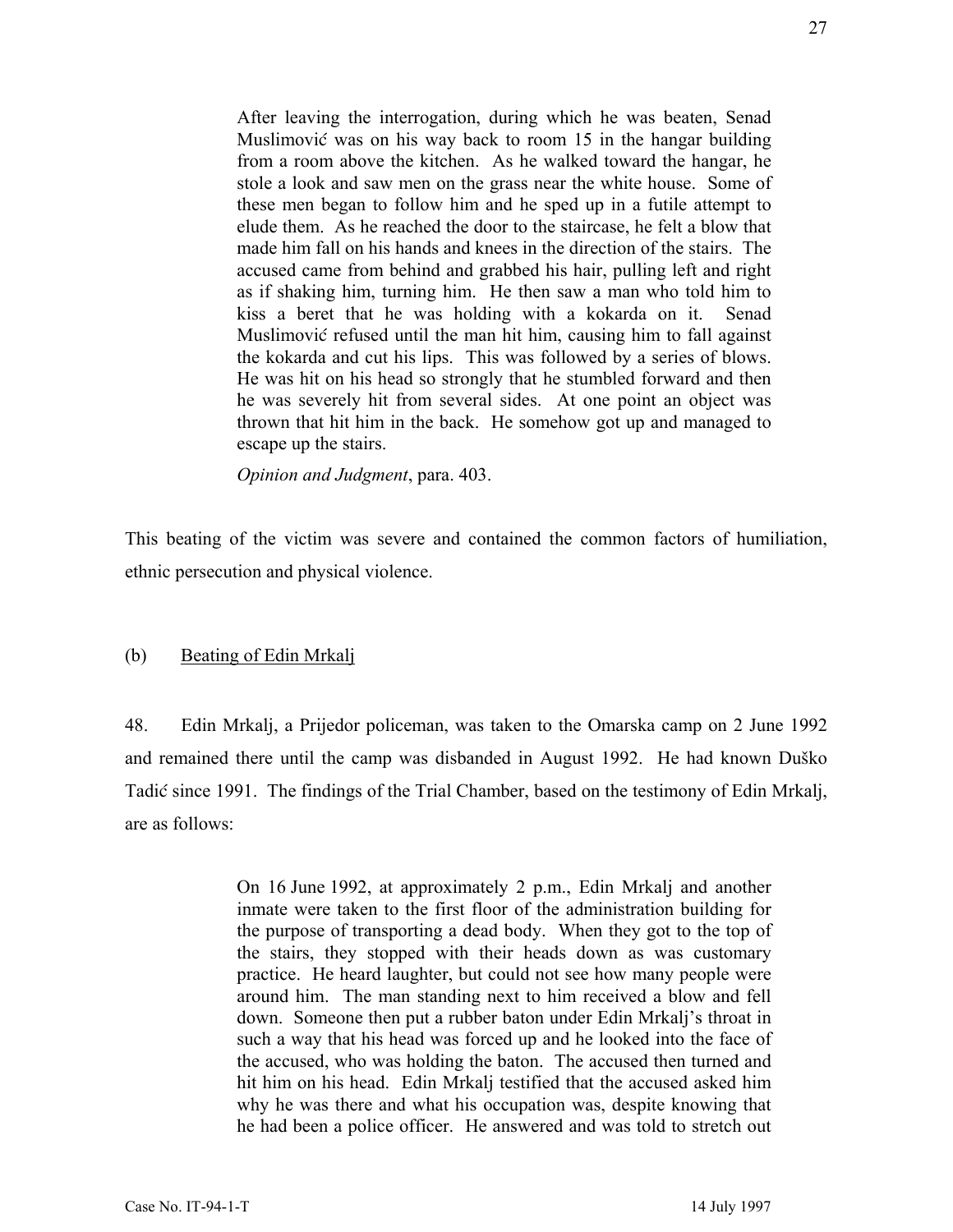his arms and hands. The accused then asked him which hand he used to write with, then began hitting him on that hand with the rubber baton. When the baton fell at one point, the accused told him to "pick up the baton and say, 'Here you are, sir' and 'Serb, Serb'". Edin Mrkalj stated that the accused then stuck the barrel of an automatic rifle in his mouth and began beating him on the head with a metal spring:

> The barrel was in my mouth and I was receiving double blows with a rubber baton and with the metal spring. Now, rubber baton, one can still survive, somehow manage it, but not a metal spring. My head was bursting, blood was bursting. It was awful. My teeth were breaking. Everything was breaking. I cannot remember exactly which blow was the last one. The last one was really terrible. I have a feeling that Duško Tadić at that moment had stepped backward. I do not know whether the barrel was out of my mouth at that moment or before that, but I received a terrible blow there and everything burst. I fell. I fainted.

While the accused hit him with the metal spring, another person hit Edin Mrkalj with a rubber baton. He lost consciousness for a period of time. He testified that, when he came to, the accused ordered him to hit a man who was lying down with a crushed head. "You could not identify a nose or eyes or any part of his body only blood, blood, blood." After he hit the man, two civilians with a camera arrived and walked toward them. Edin Mrkali stated that the accused then told him to run downstairs and he somehow managed to return to his group.

*Opinion and Judgment*, paras. 406-407.

49. As a result of these incidents, Edin Mrkalj also testified that he has had three operations on his gums and mouth and he suffered damage to his hand from which he had just recovered in March or April 1996.

### 3. Events at the Keraterm and Trnopolje camps

50. The Trial Chamber now turns to its findings in relation to events at the Keraterm and Trnopolje camps not otherwise dealt with in this Sentencing Judgment, in particular, the attacks on Šefik Kesić and other prisoners, and the attack on Hakija Elezović by Duško Tadić during his interrogation at the Keraterm camp.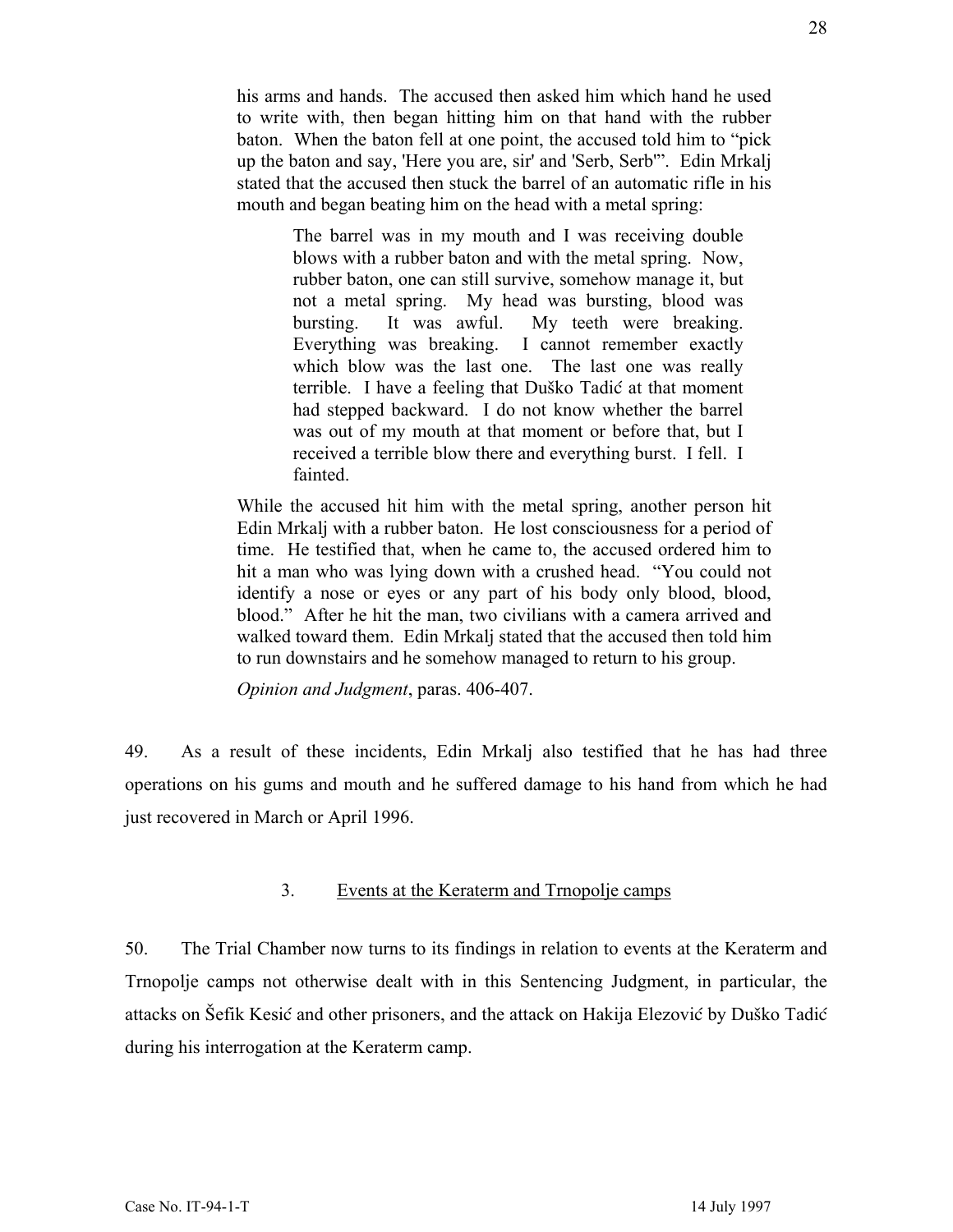# (a) Beating of Šefik Kesić

51. Sefik Kesić, a Muslim from Kamičani, who had known Duško Tadić in Kozarac, arrived at the Keraterm camp around 15 June 1992 and was held in Room 2 at the camp. According to his testimony, which the Trial Chamber accepted:

> At some point during his first 10 days, he was called out of the room at approximately 9 p.m. A group of uniformed men came to the door and one of them asked if anyone wanted to get revenge on him or the other soldiers for all the beatings. None of the prisoners volunteered, so the guard pointed to two men and called for the first ten after those two to come out of the room. They walked outside and were put into a line and one guard, whom Šefik Kesić recognized as the accused, went from prisoner to prisoner asking questions and beating them. This guard reached Šefik Kesić, who looked at his face, and asked him his name, where he came from, and whether he had any weapons. When Sefik Kesić responded that he did not have any weapons, the accused said: "They all say that", and struck him in his chest. Šefik Kesić fell and the accused continued down the line of prisoners. After all of the prisoners had been beaten, they were taken back to the room.

### *Opinion and Judgment*, para. 437.

The relatively minor nature of the beating has been taken into account in determining sentence, as has, however, the fact that Duško Tadić attacked other prisoners after Sefik Kesić

#### (b) Beating of Hakija Elezović

52. Hakija Elezović was assaulted at the Keraterm camp by Duško Tadić. According to Hakija Elezović's testimony, during an interrogation he saw Duško Tadić, "who was acting as bodyguard for the interrogator, and who kicked him to the floor with a karate kick in the chest and then kicked him on the back and chest as he lay there." *Opinion and Judgment*, para. 291. *See also* para. 438. As a consequence of this and other beatings administered at the camps, his ribs were broken, his kidneys were injured and as a consequence of the beating, he suffers headaches and has difficulty breathing. *Opinion and Judgment*, para. 438.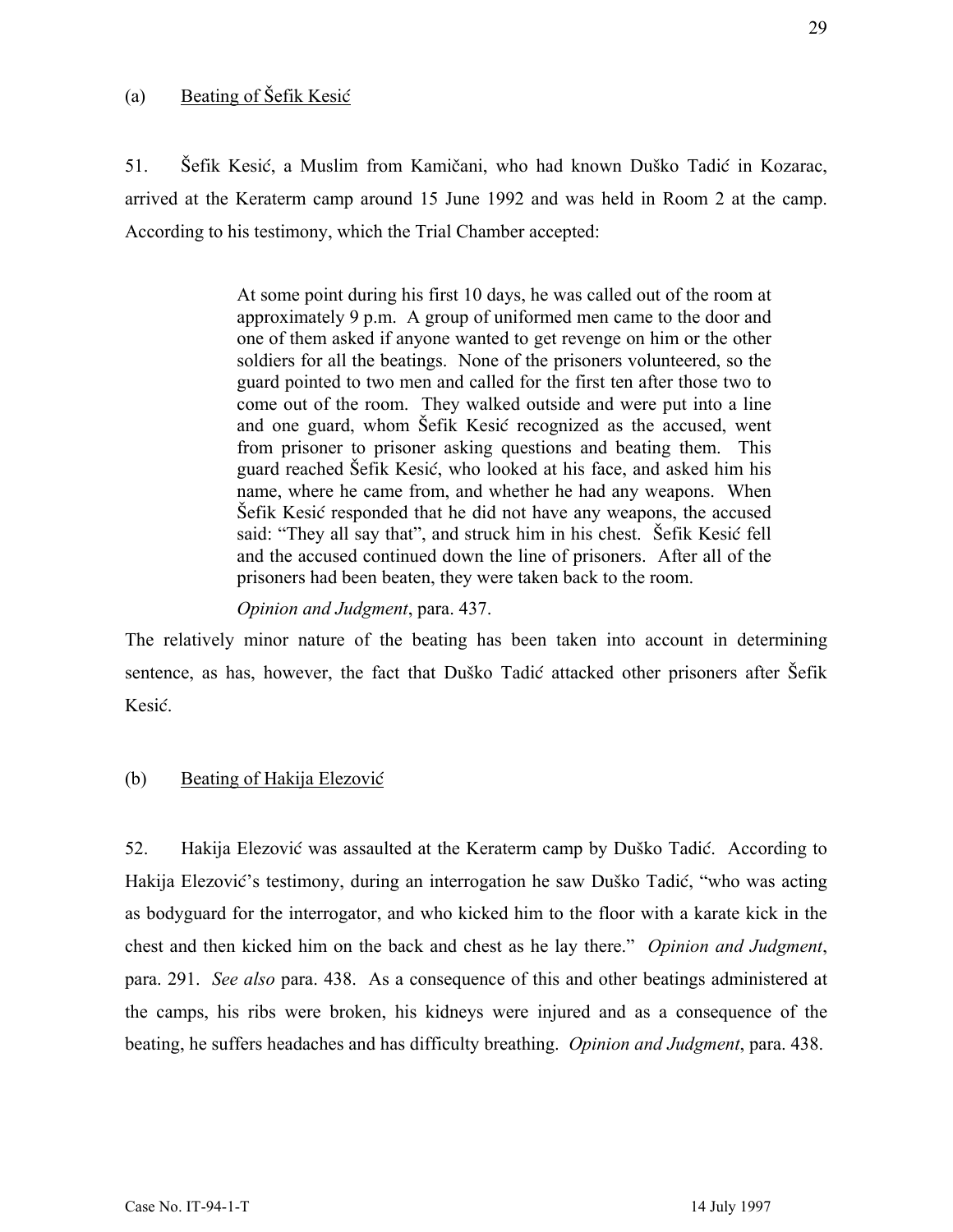### (c) Other factors

53. Duško Tadić's involvement at the Trnopolje camp was limited to his presence on several occasions, which Duško Tadić did not deny. Aside from his acts in assisting in the forced transfer of civilians to the camp, Duško Tadić played no active role in the continued confinement of non-Serbs in the camp as charged in paragraph 4.3 of the Indictment. *Opinion and Judgment*, para. 455.

#### 4. Other events in Count 1

54. The role of Duško Tadić in the events relevant to Count 1 alleged in paragraph 4.4 of the Indictment, namely the seizure and selection of individuals for detention in the camps and the transportation of Muslims and Croats to those camps, has been dealt with in the course of this Sentencing Judgement. No evidence was led at trial by the Prosecution as to the acts alleged in paragraph  $4.5$  of the Indictment, and accordingly Duško Tadić was found not guilty of those acts.

### 5. General concerns relevant to sentencing for Count 1

55. In considering the sentence to be imposed, the Trial Chamber has taken into account the willing participation of Duško Tadić in the persecution of non-Serbs in opština Prijedor generally, including his membership of the SDS, his espousal of ethnic and religious discrimination and nationalist sentiments and his participation in the crimes for which he has been found guilty under Count 1 of the Indictment. The Trial Chamber finds no general mitigating factors relevant solely to Count 1. Each of these factors is discussed in greater detail in the following section.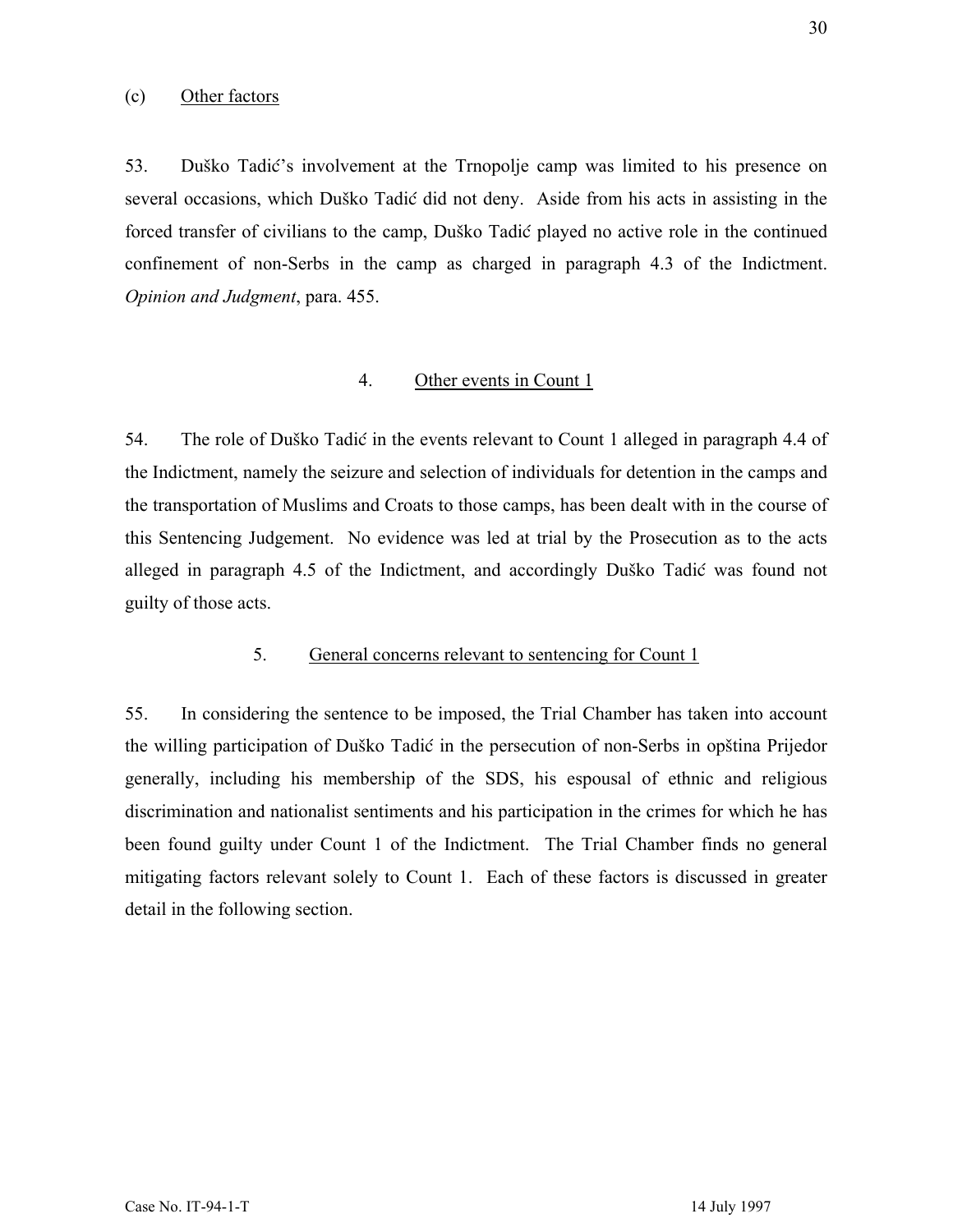### **IV. ADDITIONAL FACTORS CONSIDERED IN SENTENCING**

#### A. General aggravating factors

56. Each of the offences was committed in circumstances that could not but aggravate the crimes and the suffering of its victims. The victims of Duško Tadić's acts in Kozarac had already suffered the horrors of a two-day artillery bombardment and a military assault on the town, which had left some 800 people dead. The shock and terror which they must have suffered was only exacerbated by the acts of Duško Tadić and other members of the Bosnian Serb forces in the way in which they wantonly killed and beat civilians in the course of the ethnic cleansing of the town. So too when Duško Tadić assisted in the violent cleansing of Sivci and Jaskići. The horrific conditions at the camps established by Bosnian Serb authorities in op<sub>s</sub>tina Prijedor and the inhuman treatment of the detainees in the camps, of which Du<sub>isko</sub> Tadić was well aware, were discussed in detail in the Opinion and Judgment. To have willingly participated in the brutal treatment and exacerbated these conditions, serves only to increase the harm which Duško Tadić inflicted on his victims and accordingly to aggravate his crimes.

57. Indeed, consideration must also be given to the willingness of Duško Tadić to perpetrate the crimes and to contribute to the attack on the non-Serb civilian population of opština Prijedor which formed the basis of the crimes against humanity which Duško Tadić committed. In the course of the Opinion and Judgment, the Trial Chamber discussed the increasing role of Duško Tadić in the SDS, committed as it was to extreme principles of Serb nationalism, his direct participation in the attack on Kozarac and its surrounding area and its consequences, his conscious desire to contribute to the elimination of non-Serb elements from opština Prijedor and the continuous involvement of Duško Tadić in the persecution of non-Serbs at least from the time of the attack on Kozarac and extending through June 1992 in the attack on Jaskići and Sivci and his later visits to the detention camps. Consequently, the Trial Chamber has taken into consideration in the imposition of an appropriate sentence Duško Tadić's awareness of, and enthusiastic support for, the attack on the non-Serb civilian population of opština Prijedor by Bosnian Serb forces and the Republika Srpska authorities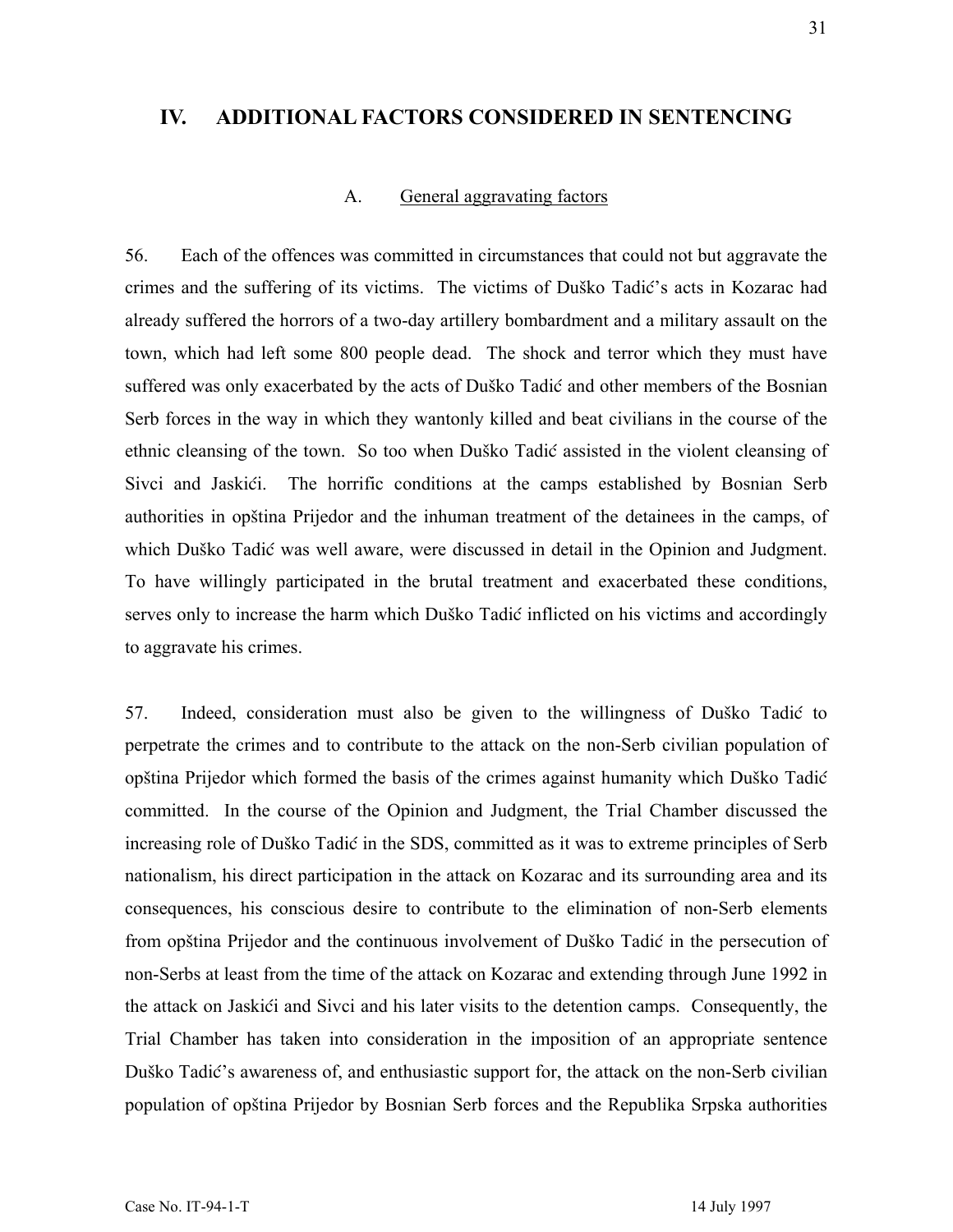operating in that area. This awareness and support, manifested in his actions, gave rise to Duško Tadić's liability for crimes against humanity rather than just war crimes, and is a factor in the imposition of sentence by the Trial Chamber.

58. Finally, it must be noted that Duško Tadić has in no relevant way cooperated with the Prosecutor or the International Tribunal. Indeed, he has at all times denied his guilt for the crimes of which he has been convicted. Consequently, he is not entitled to any mitigation pursuant to the terms of Rule  $101(B)(ii)$ .

#### B. General mitigating factors

59. Various factors were raised by the Defence in the course of the Pre-Sentencing Hearing. At the outset it may be noted that, prior to the conflict, Duško Tadić was a lawabiding citizen and seemingly enjoyed the respect of his community. However, his course of conduct from May to October 1992 displays a pattern of cruel and brutal conduct and a callous disregard for his fellow citizens, including former friends and neighbours. As the Defence portrays him, Duško Tadić is an intelligent, responsible and mature adult raised by his parents in a spirit of ethnic and religious tolerance and capable of compassion towards and sensitivity for his fellows. However this, if anything, aggravates more than it mitigates: for such a man to have committed these crimes requires an even greater evil will on his part than that for lesser men.

60. Defence counsel made the point that the acts of Duško Tadić must be seen in the light of the events at the time and that, while his crimes were severe, they were less than the crimes committed by many others. Despite his support for the Bosnian Serb cause, including his role in the SDS in Kozarac, Duško Tadić cannot be considered to have played an important leadership or organisational role in the events in opština Prijedor in the middle of 1992. While Duško Tadić could be considered to have been a man of some importance to the SDS cause in Kozarac, and while the capture and cleansing of Kozarac, as a mainly Muslim town lying on the supply route between the Federal Republic of Yugoslavia (Serbia and Montenegro) and the front lines of the conflict in the Republic of Croatia, could be considered a target of considerable importance to the Serb cause as a whole, he had no major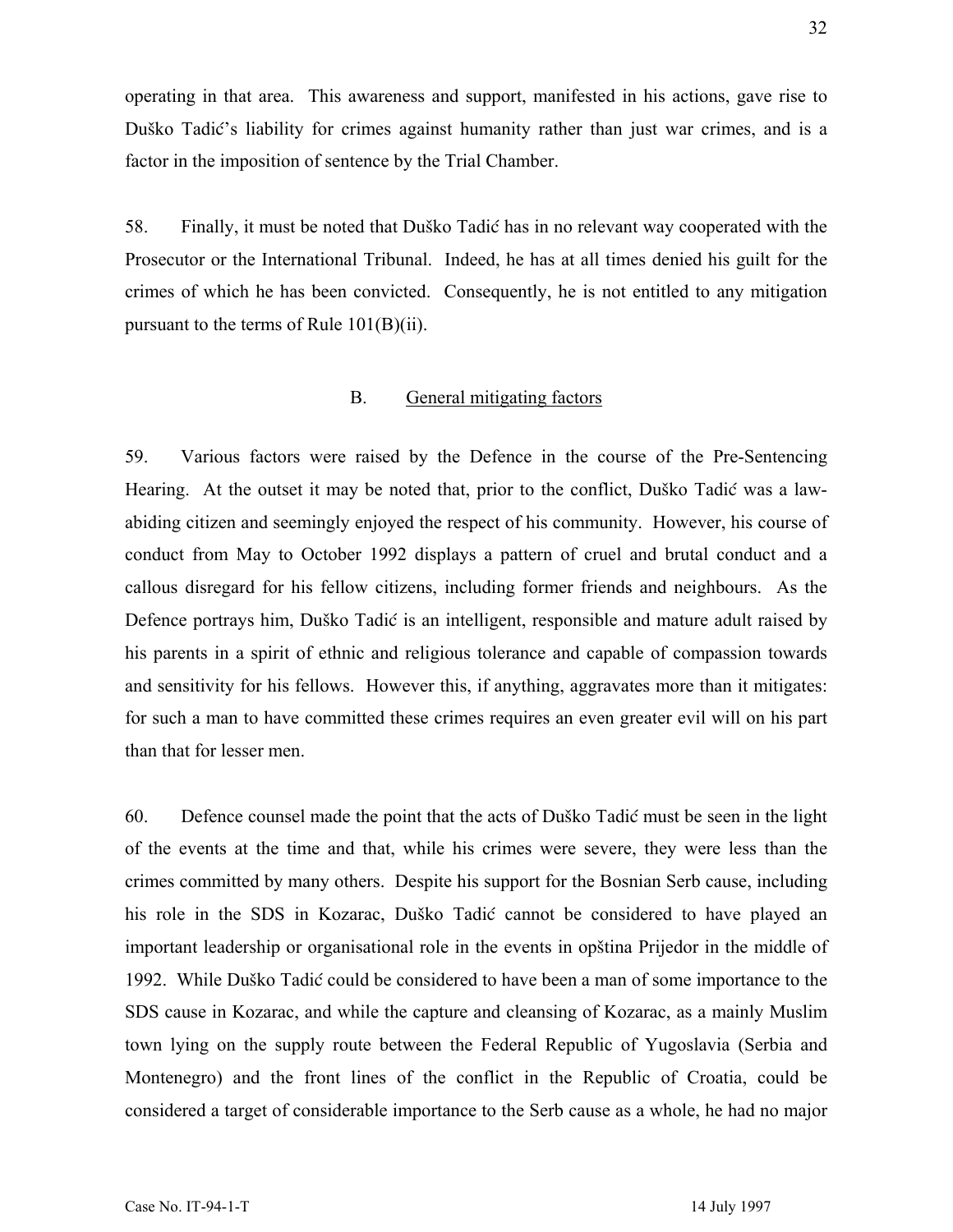role in the overall campaign in opština Prijedor. His relative unimportance is made clear by the steps taken by the local Bosnian Serb authorities to call him up as an ordinary soldier in the ongoing conflict, and his eventual flight from opština Prijedor and the territory of the former Yugoslavia as a whole.

### C. Personal circumstances of Duško Tadić

61. In the course of this Sentencing Judgment, the Trial Chamber has referred to portions of the record of the trial, which bear on the gravity of the offences and the intensity of the injury to the victims as well as the role and degree of criminal responsibility of Duško Tadić. His personal circumstances, however, must also be considered for the Trial Chamber should determine the "appropriate punishment in relation to the individual as well as the crime". *See* Commentary to Article 46 'Sentencing', Draft Statute for an International Criminal Court, *Report of the International Law Commission on the work of its forty-sixth session*, UN Doc A/51/10 (1994), p 123 (Article 46, Commentary, para. 1). Further, while the purpose of criminal law sanctions include such aims as just punishment, deterrence, incapacitation of the dangerous and rehabilitation, the Trial Chamber accepts that the "modern philosophy of penology [is] that the punishment should fit the offender and not merely the crime". Lafave & Israel, *Criminal Procedure* (2 ed, 1991), p. 1102.

62. In determining the appropriate sentence, in accordance with Article 24(2) of the Statute, the Trial Chamber has taken into account Duško Tadić's indigence and the effect of the length of sentence on his family. The Trial Chamber has also taken into consideration Duško Tadić's age both now and at the conclusion of any sentence to be served.

63. In assessing the information provided during the Pre-Sentencing Hearing, as it relates to the personal circumstances of Duško Tadić, the Trial Chamber focused on his personality, character and family and social background, as well as his age at the time of the commission of the criminal offences. The Trial Chamber also considered Duško Tadić's work record and the fact that he had no prior criminal record. However, the Trial Chamber looked to the events during and preceding the armed conflict as they bore on the criminal offences committed by Duško Tadić.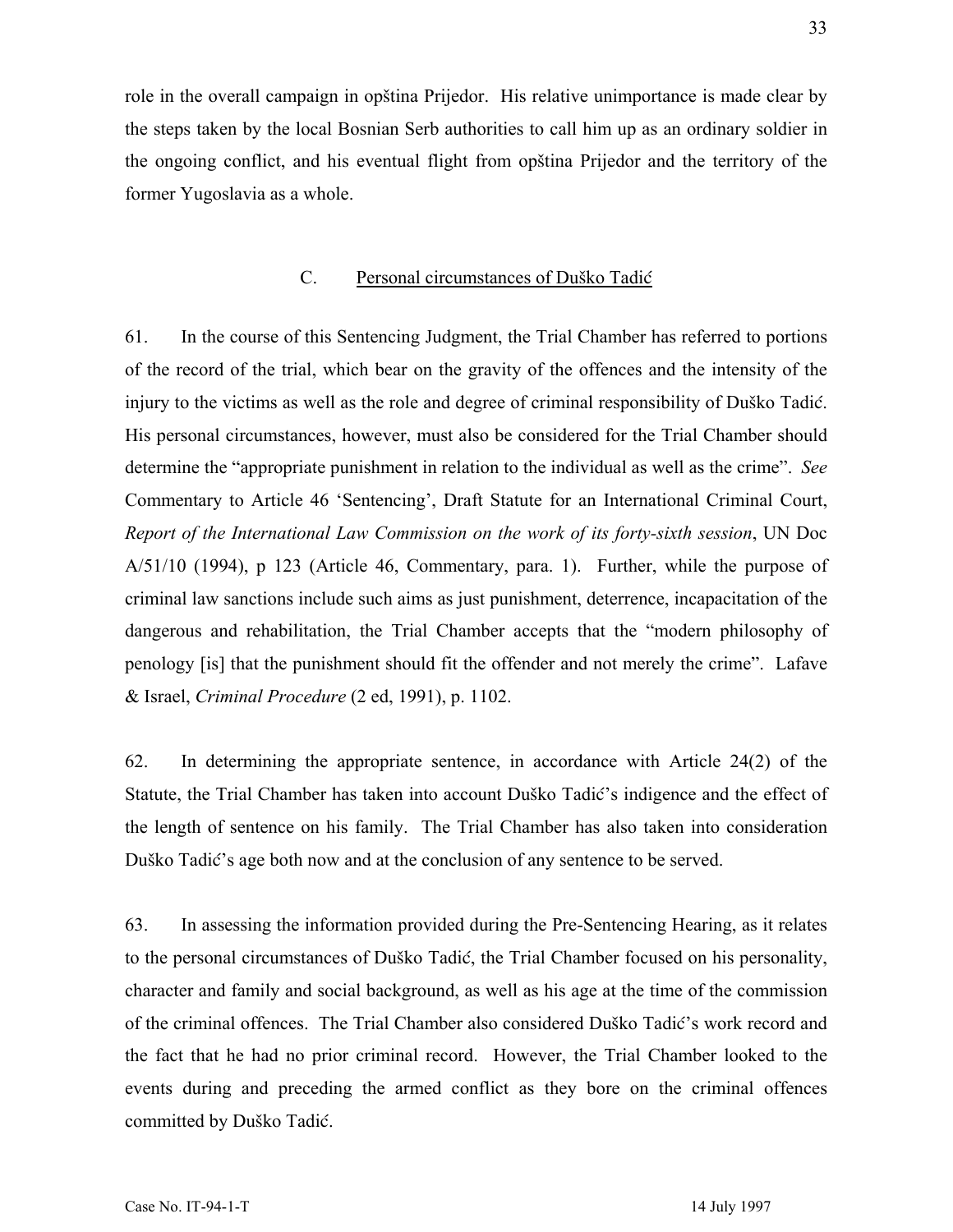64. Duško Tadić, born in October 1955, committed the crimes for which he has been found guilty during an armed conflict of horrific consequences that was ongoing in Bosnia and Herzegovina and, in particular, in opština Prijedor. A consideration of Duško Tadić's personal circumstances necessarily required a recognition of the context in which his acts were committed, not only to reach a conclusion as to whether a legal nexus existed between the acts and the armed conflict, a question determined at trial, but to determine Duško Tadić's relationship to that conflict insofar as it may relate to sentencing.

65. It is only Duško Tadić who stands before the Trial Chamber convicted of serious violations of international humanitarian law. However, the Trial Chamber heard much evidence that related not directly to his actions, but to the climate in which these acts were committed. The Trial Chamber considered it important in its Opinion and Judgment to make preliminary factual findings regarding the context of the conflict throughout Bosnia and Herzegovina generally and in opština Prijedor particularly as they related to the criminal culpability of Duško Tadić. In determining the appropriate sentence, the Trial Chamber likewise should consider the totality of the circumstances.

66. In his closing submissions at the Pre-Sentencing Hearing, Defence counsel made reference to provocative statements made in the region advocating ethnic hatred. In the Opinion and Judgment, the Trial Chamber noted that, prior to the outbreak of the war, op<sub>stina</sub> Prijedor was, ethnically speaking, a relatively mixed area in which the ethnic groups lived harmoniously together, with only limited signs of division. Such tension as existed was exacerbated by the use of propaganda and political manoeuvres. *Opinion and Judgment*, paras. 129-130.

67. The Trial Chamber also noted that propaganda in opština Prijedor portrayed non-Serbs as enemies and less than human; Muslims were known as 'Balijas', while Croats were described as 'Ustaša' who had threatened to make a wreath from the fingers of Serbian children. The media also reported the extreme views of the Serbian-led Crisis Staff which advocated that the largest percentage of non-Serbs acceptable on the territory designated as Greater Serbia was 2 percent. Another major leader presented in the media his decision not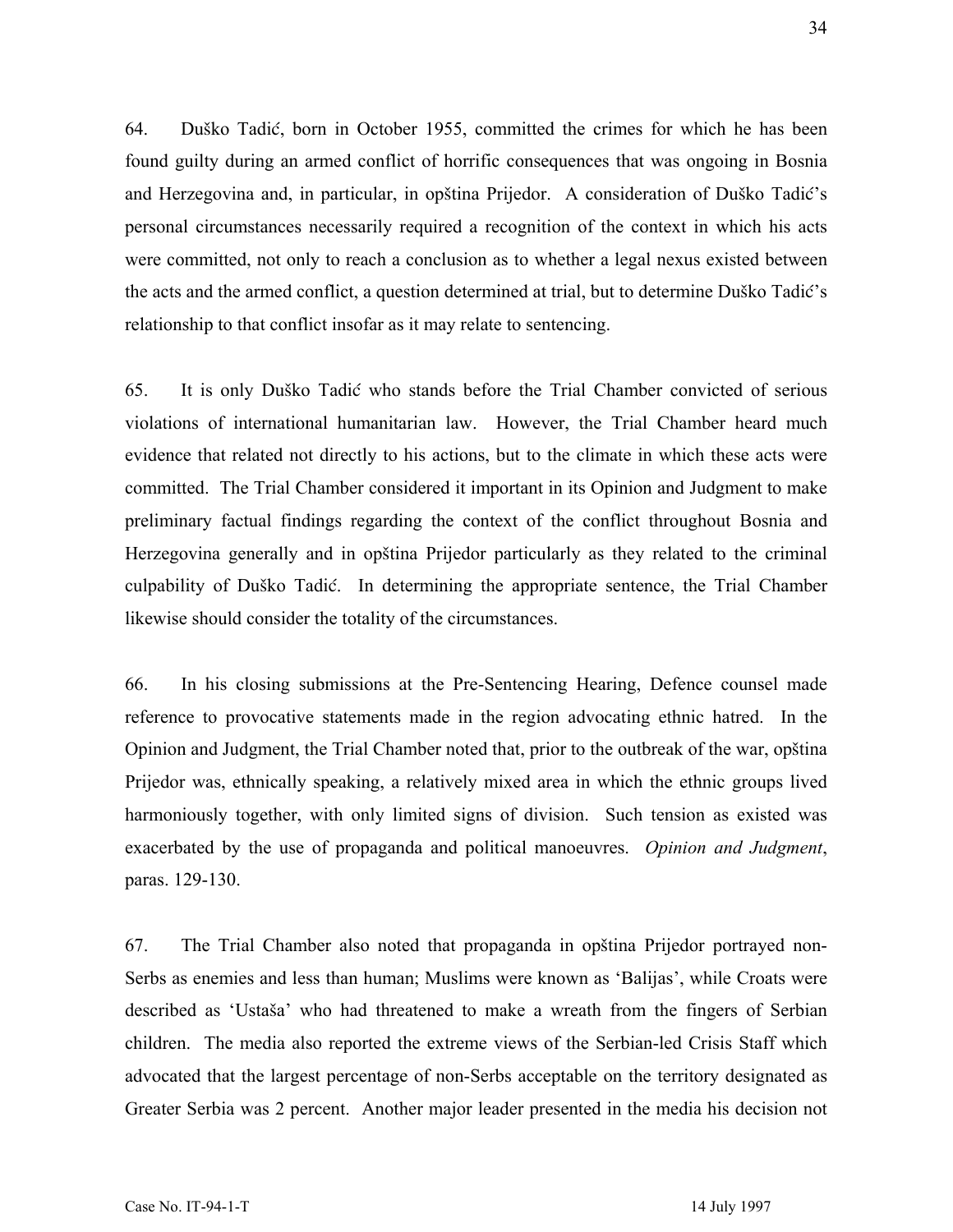to allow any non-Serb women to give birth at the Banja Luka Hospital and asserted that children of mixed marriages "were good only for making soap". Efforts, such as the peace rallies held in the city of Banja Luka to counter both these appeals to ethnic hatred and also the call to arms for the killing or expulsion of non-Serbs, were halted by means of a blockade utilising checkpoints manned by a Bosnian Serb paramilitary unit. *See Opinion and Judgment*, paras. 130, 147, 153.

68. The media in the area focused only on SDS policy and reports from Belgrade became more prominent, including the presentation of extremist views and promotion of the concept of a Greater Serbia, just as in other parts of Bosnia and Herzegovina the concept of a Greater Croatia was openly advocated. *Opinion and Judgment*, para. 84. On 30 April 1992, the SDS took over the town of Prijedor with the aid of the military and the police force. This was a prelude to assuming control of the entire op{tina Prijedor. Whereas before the conflict opština Prijedor contained approximately 50,000 Muslims and 6,000 Croats, only some 6,000 Muslims and 3,000 Croats remained after the cleansing and they endured very harsh conditions. *Opinion and Judgment*, paras. 137, 152.

69. Duško Tadić came from a prominent family of Serb ethnicity in the town of Kozarac, in op<sub>st</sub>ina Prijedor, the population of which prior to the conflict was 90 percent Muslim. During the Second World War, his mother had been confined to the notorious Jasenovac prison camp, which was operated by pro-German Croatian forces. Kozarac was strategically located near the highway which passed through op<sub>s</sub>tina Prijedor, a corridor that linked the Serb-dominated area in the Croatian Krajina to the west with Serbia and Montenegro to the east and south. Duško Tadić played a major political role in Kozarac with the SDS party after the cleansing of Muslims from the area. *Opinion and Judgment*, paras. 127, 142, 180, 188.

70. It is against this background that the personal circumstances of Duško Tadić must be determined. This is not to say that his criminal culpability is to be measured by a comparison with the alleged acts of other persons known and unknown to the Trial Chamber. The guilt or innocence of such persons is not in issue. In fact, evidence of the possible crimes of others was presented only in a tangential way to the Trial Chamber to establish that Duško Tadić's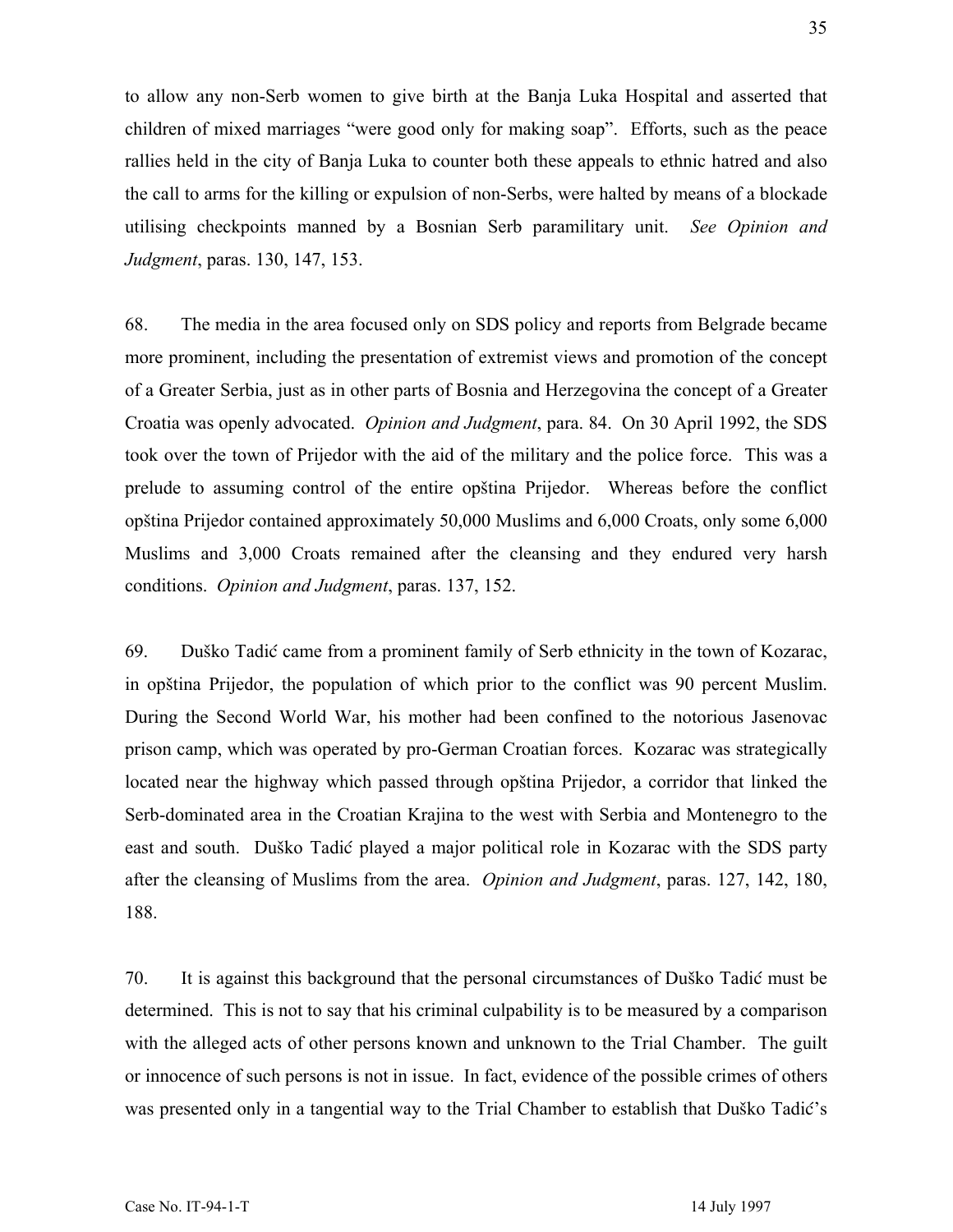offences were committed in the context of an armed conflict. No strict hierarchy of relative criminal culpability can be, or should be, established by the Trial Chamber. However, the Trial Chamber cannot ignore these events, how they may bear on the offences of Duško Tadić, and how they illuminate his role and thus his personal circumstances. The specific harm caused to victims and their families by Duško Tadić is of paramount importance. That harm cannot be explained away by pointing to others to whom Defence counsel and Duško Tadić himself referred during the Pre-Sentencing Hearing.

71. In his final statement, Duško Tadić offered a list of persons whom he suggested were more responsible than he for the horrific events that transpired. At trial, he testified that "I do not think that anybody is guilty". TP 6137 (Tuesday, 29 October 1996). Likewise, in closing submissions at trial, his counsel at that time quoted from a letter from the then President of the United States, Abraham Lincoln, in the period of the Civil War in the United States in the mid-nineteenth century, in which he stated: "Each man feels an impulse to kill his neighbour, lest he be first killed by him". *Abraham Lincoln: Speeches and Writings 1859-1865* (1989), p 523. However, what was not pointed out by that counsel was that the Executive Order which President Lincoln issued in response to that conflict, the Instructions for the Government of Armies of the United States in the Field, better known as the Lieber Code, has been recognised as one of the foundations of the Law of The Hague, setting limits on the conduct of armed conflicts. *See* Frits Kalshoven, *Constraints on the Waging of War* (2 ed., 1991), pp 11, 12, 13. Thus, this quote from President Lincoln should not be construed as excusing criminal conduct even when committed during a time of armed conflict. The International Tribunal was established to adjudge individual guilt or innocence, and it discharges that responsibility without recognising as justifications the exigencies some say are inherent in the nature of armed conflict.

72. Thus, the Trial Chamber does not accept that Duško Tadić's actions were anything but criminal, constituting offences against individuals, and indeed, against all mankind. To condone Duško Tadić's actions is to give effect to a base view of morality and invite anarchy. However, the virulent propaganda that stoked the passions of the citizenry in opština Prijedor was endemic and contributed to the crimes committed in the conflict and, as such, has been taken into account in the sentences imposed on Duško Tadić. As two writers have noted: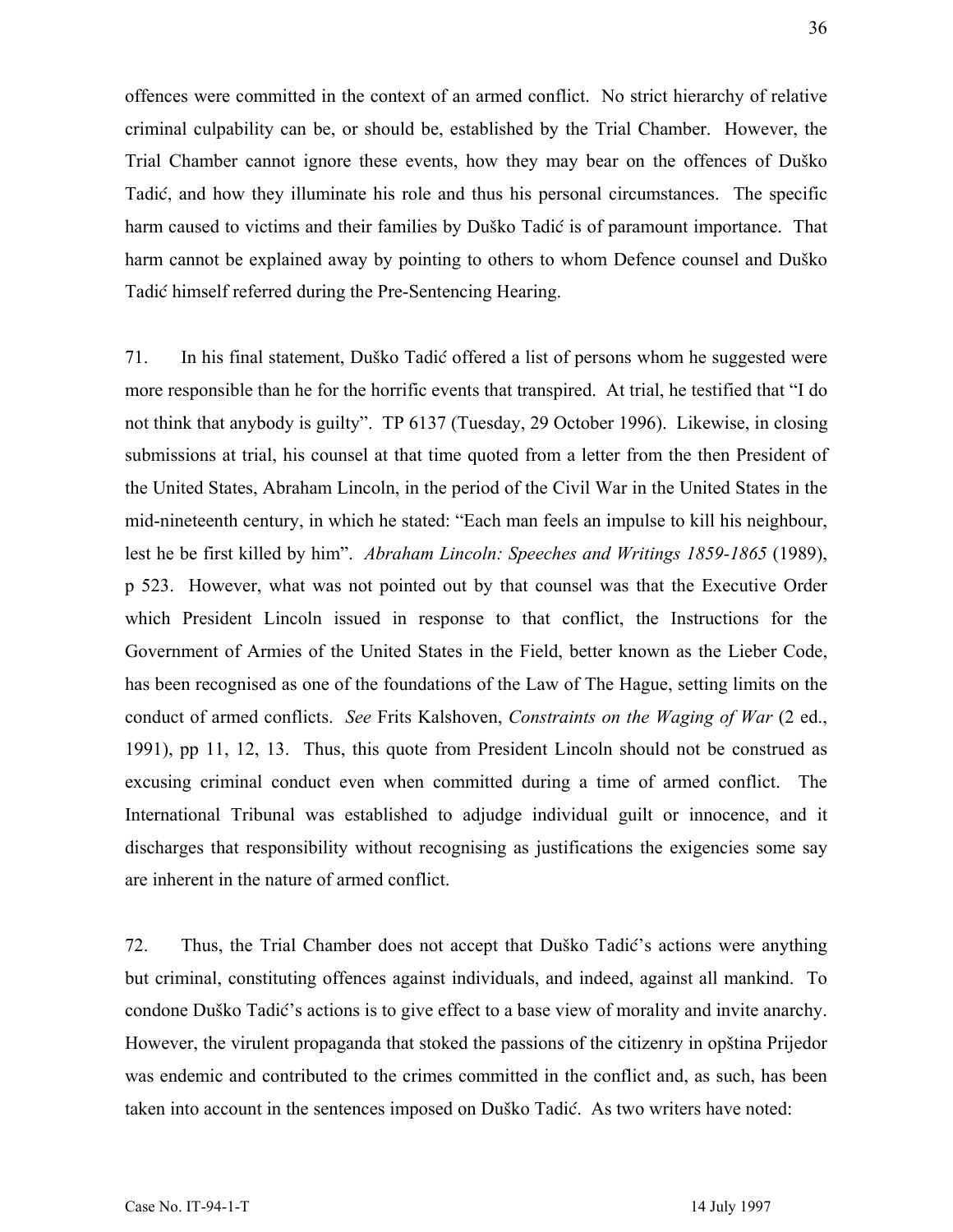When victims are dehumanised...the moral restraints against killing or harming them become less effective. Groups of people who are systematically demonized, assigned to inferior or dangerous categories, and identified by derogatory labels are readily excluded from the bonds of human empathy and the protection of moral and legal precepts.

HC Kelman and VL Hamilton, *Crimes of Obedience: Toward a Social Psychology of Authority and Responsibility* (1989), p 163.

Duško Tadić himself in part responded to this campaign. In this respect, the Trial Chamber has recognised Duško Tadić's personal circumstances and considered them in determining the appropriate sentence.

### D. Crimes against humanity and violations of Common Article 3

73. A prohibited act committed as part of a crime against humanity, that is with an awareness that the act formed part of a widespread or systematic attack on a civilian population, is, all else being equal, a more serious offence than an ordinary war crime. This follows from the requirement that crimes against humanity be committed on a widespread or systematic scale, the quantity of the crimes having a qualitative impact on the nature of the offence which is seen as a crime against more than just the victims themselves but against humanity as a whole. *See Opinion and Judgment*, paras. 646-647. The Trial Chamber sees no reason to depart from this view. Here, Duško Tadić was aware that his acts were part of, and contributed to, the crime against humanity committed by Bosnian Serb forces against the non-Serb population of opština Prijedor.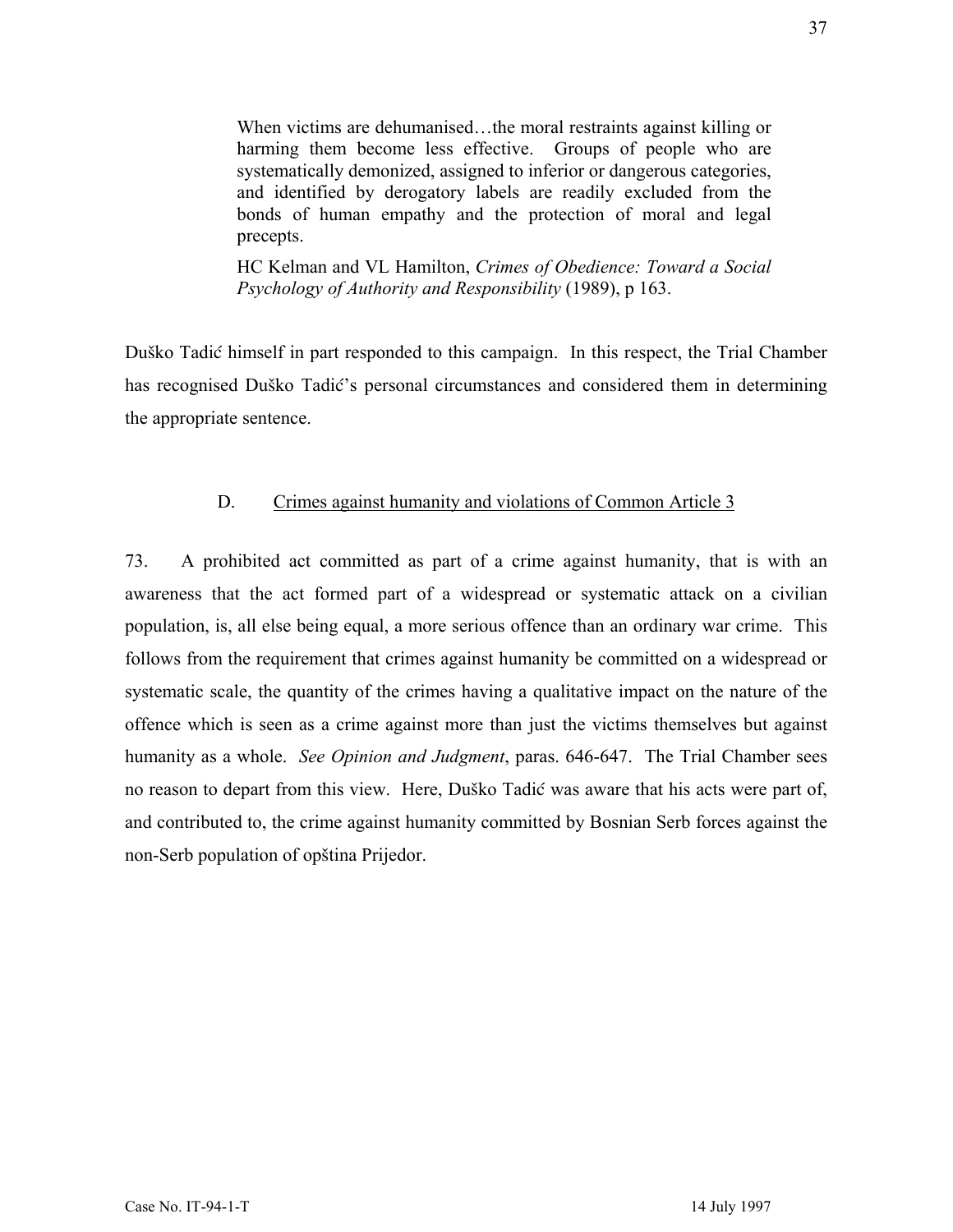### **V. PENALTIES**

74. FOR THE FOREGOING REASONS, having considered all of the evidence and the arguments, the Statute and the Rules, THE TRIAL CHAMBER imposes on Duško Tadić the following penalties:

### A. Counts 10 and 11

For inhumane treatment as a crime against humanity, the Trial Chamber sentences Duško Tadić to ten years' imprisonment;

For cruel treatment as a violation of the laws or customs of war, the Trial Chamber sentences Duško Tadić to nine years' imprisonment.

### B. Counts 13 and 14

For inhumane treatment as a crime against humanity, the Trial Chamber sentences Duško Tadić to seven years' imprisonment;

For cruel treatment as a violation of the laws or customs of war, the Trial Chamber sentences Duško Tadić to six years' imprisonment.

### C. Counts 16 and 17

For inhumane treatment as a crime against humanity, the Trial Chamber sentences Duško Tadić to seven years' imprisonment;

For cruel treatment as a violation of the laws or customs of war, the Trial Chamber sentences Duško Tadić to six years' imprisonment.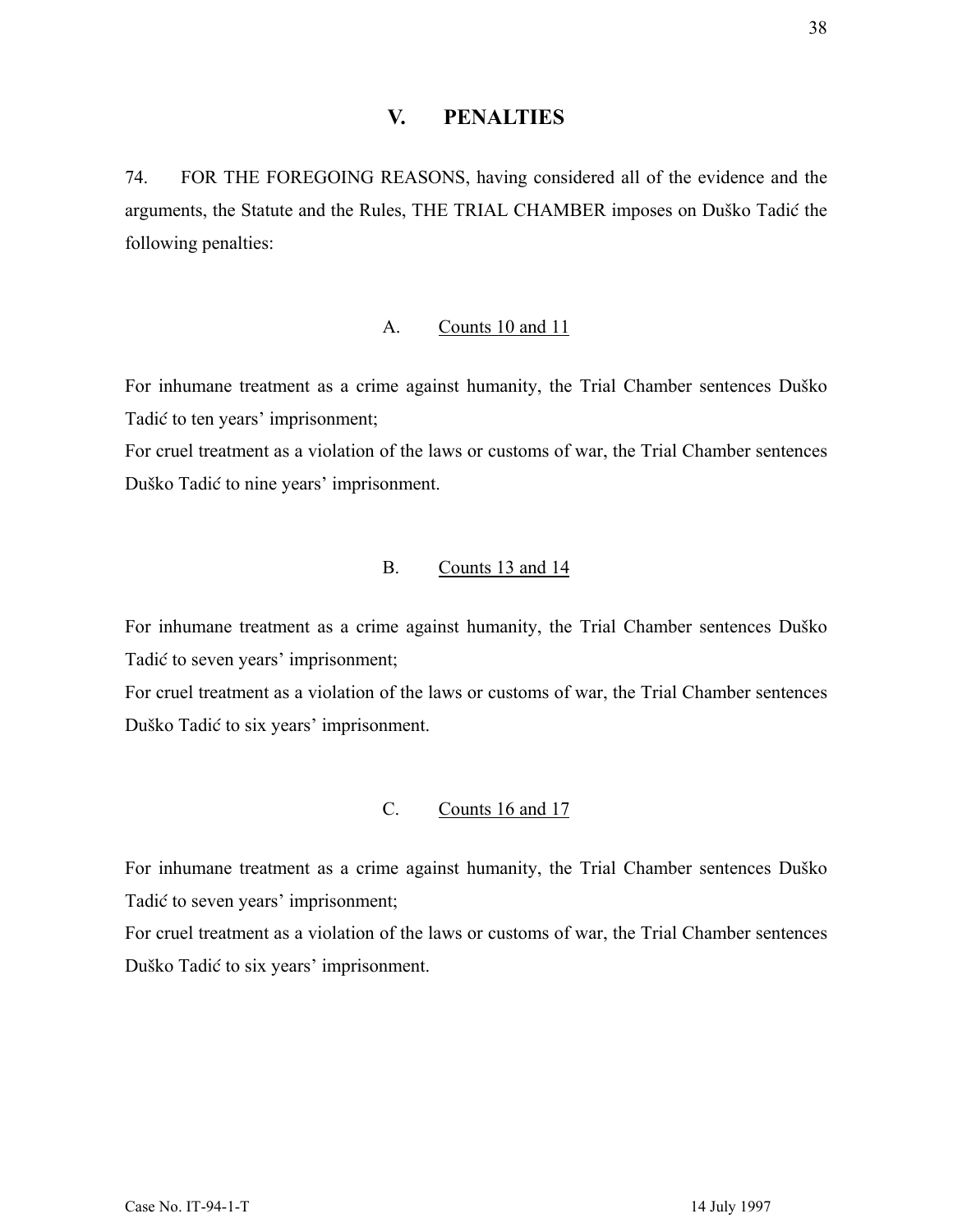### D. Counts 22 and 23

For inhumane treatment as a crime against humanity, the Trial Chamber sentences Duško Tadić to seven years' imprisonment;

For cruel treatment as a violation of the laws or customs of war, the Trial Chamber sentences Duško Tadić to six years' imprisonment.

### E. Counts 33 and 34

For inhumane treatment as a crime against humanity, the Trial Chamber sentences Duško Tadić to ten years' imprisonment;

For cruel treatment as a violation of the laws or customs of war, the Trial Chamber sentences Duško Tadić to nine years' imprisonment.

### F. Count 1

For various acts of persecution as a crime against humanity, including the killing of Osman Bešić and Edin Bešić, the Trial Chamber sentences Duško Tadić to twenty years' imprisonment.

### G. Concurrence of Sentences

75. Each of the sentences is to be served concurrently *inter se*.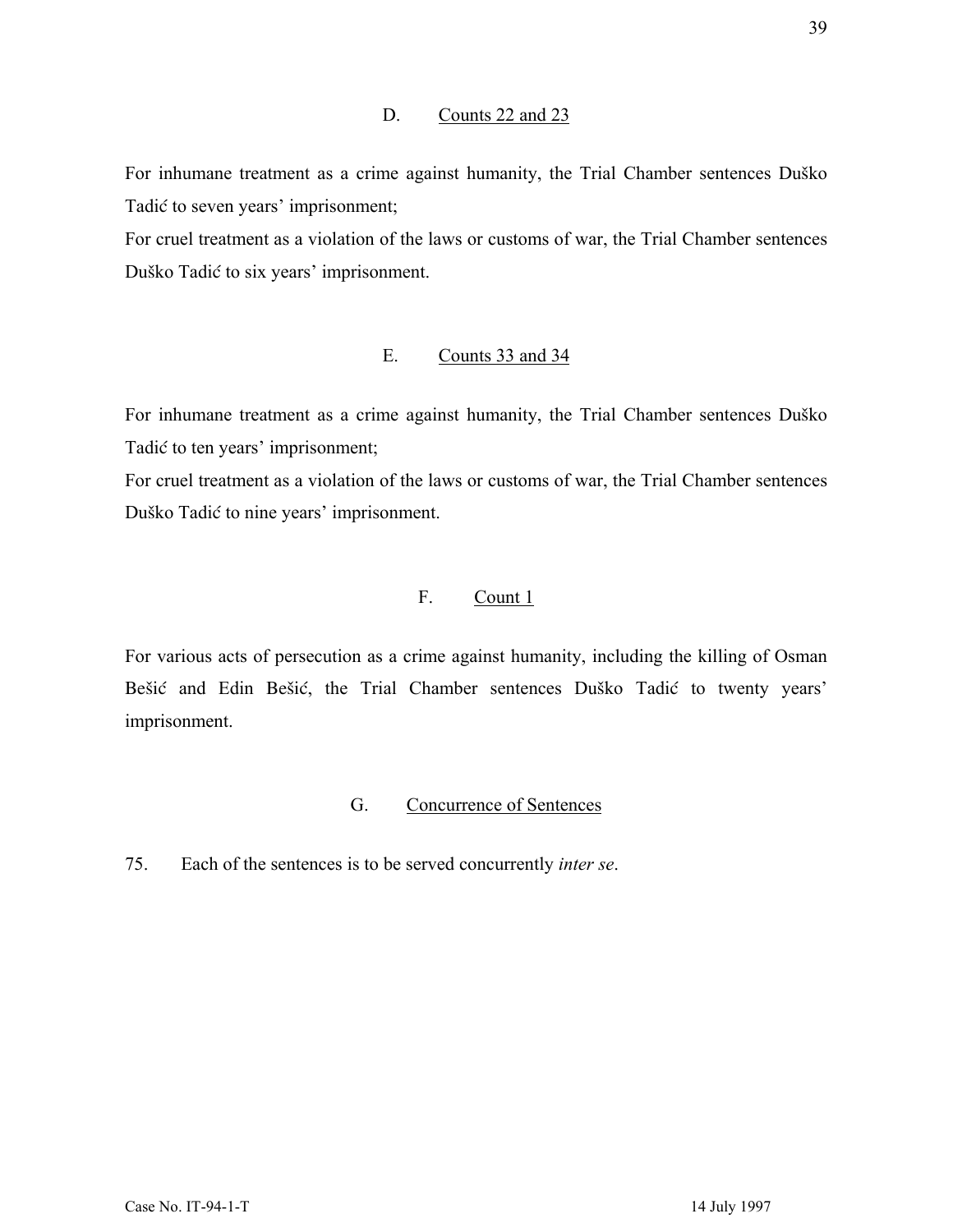### H. Minimum term recommendation

76. The Trial Chamber recommends that, unless exceptional circumstances apply, Duško Tadić's sentence should not be commuted or otherwise reduced to a term of imprisonment less than ten years from the date of this Sentencing Judgment or of the final determination of any appeal, whichever is the latter.

### I. Credit for time served

77. In accordance with Rule 101(E), Duško Tadić is entitled to credit for time for which he "was detained in custody pending his surrender to the Tribunal or pending trial or appeal." Although he was arrested on 12 February 1994, his detention pending surrender to the International Tribunal did not commence until 8 November 1994 when Trial Chamber I issued a formal request to the Government of the Federal Republic of Germany to defer to the jurisdiction of the International Tribunal (*Prosecutor v Du{ko Tadi}*, Decision of the Trial Chamber on the Application by the Prosecutor for a Formal Request for Deferral, Case No. IT-94-1-D, T. Ch. I, 8 November 1994). Consequently, Duško Tadić is entitled to credit, except in respect of the minimum term recommendation made by the Trial Chamber in paragraph 76 of this Sentencing Judgment, for two years, eight months and six days of time served in relation to the sentence imposed by the Trial Chamber as at the date of this Sentencing Judgment together with such additional time as he may serve pending the determination of any appeal.

### J. Enforcement of Sentences

78. The Trial Chamber directs the Registrar to submit to the Trial Chamber and to the parties a list of States Members of the United Nations or other States who, pursuant to Article 27 of the Statute, have indicated to the Security Council their willingness to accept convicted persons. The Trial Chamber decides that it shall consider the list submitted by the Registrar and will entertain written submissions from the parties as to the State in which Duško Tadić should serve his sentence. The Trial Chamber shall then order the Registrar to make